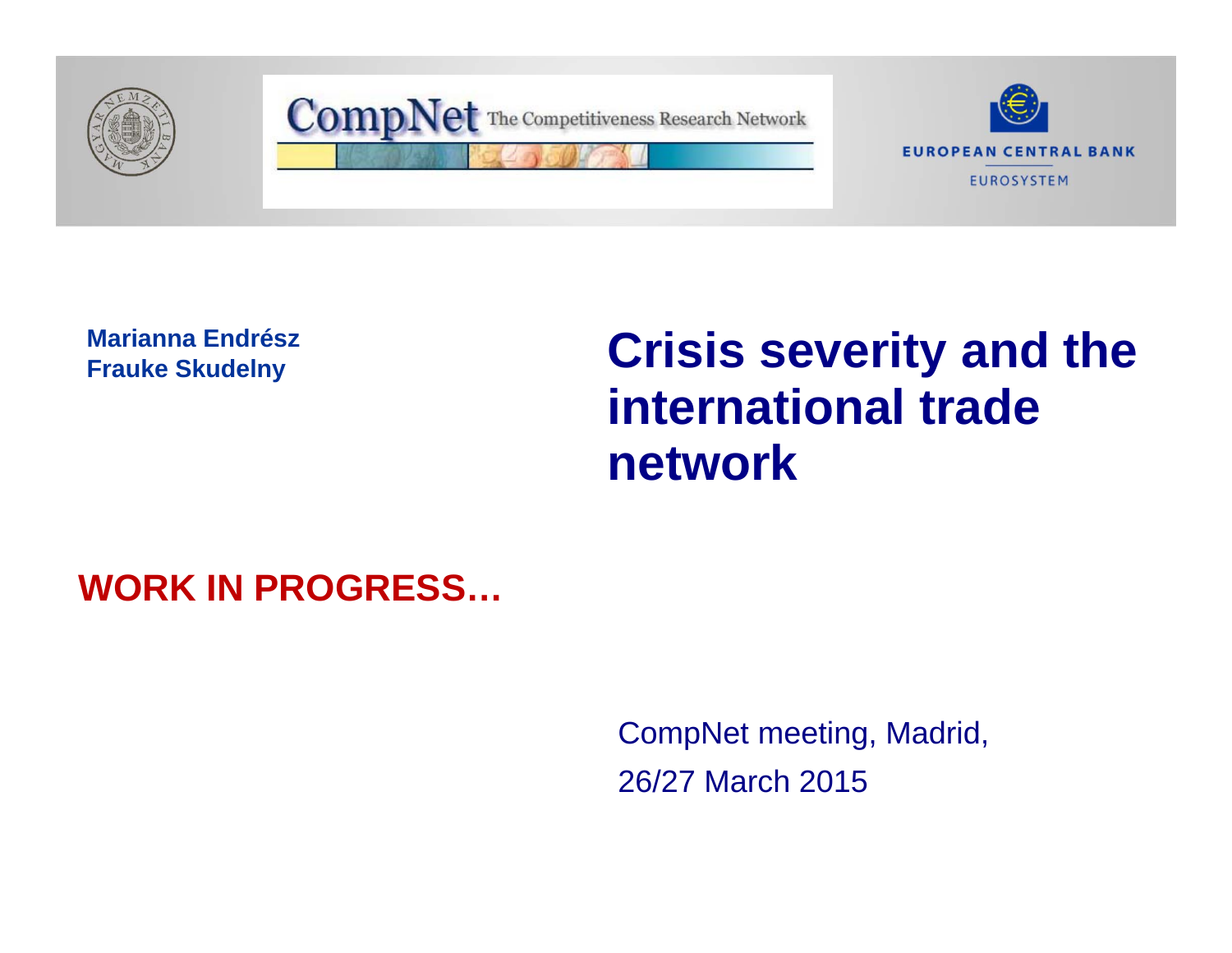| $\overline{\mathbf{1}}$ | <b>Motivation</b> |
|-------------------------|-------------------|
| 2 <sup>1</sup>          | Literature        |
| <b>3</b>                | <b>Data</b>       |
| $\vert$ 4 $\vert$       | <b>Results</b>    |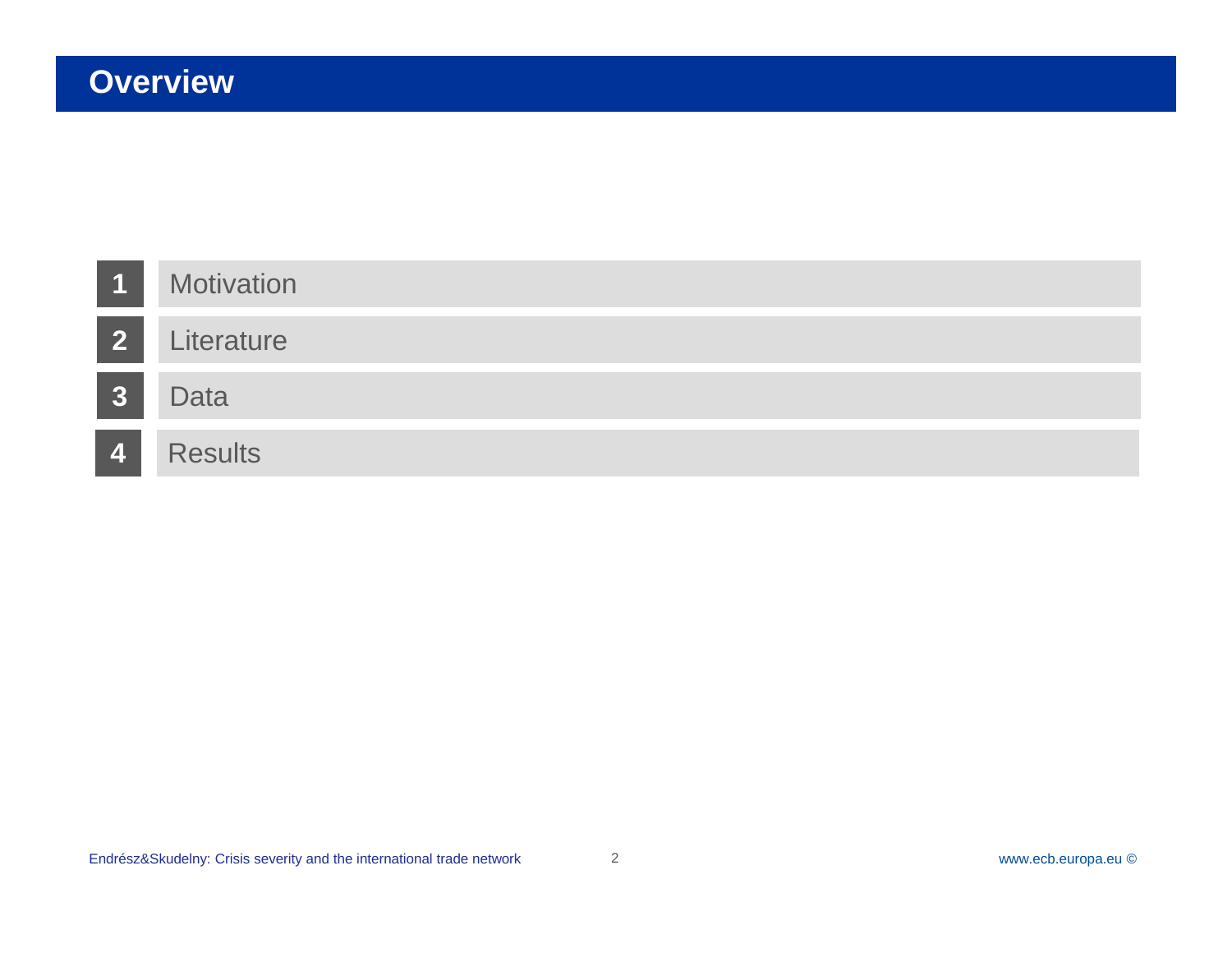| <b>11</b><br>$\mathbb{R}^2$ | <b>Motivation</b> |
|-----------------------------|-------------------|
| $\overline{2}$              | Literature        |
| 3                           | <b>Data</b>       |
| $\vert \mathbf{A} \vert$    | <b>Results</b>    |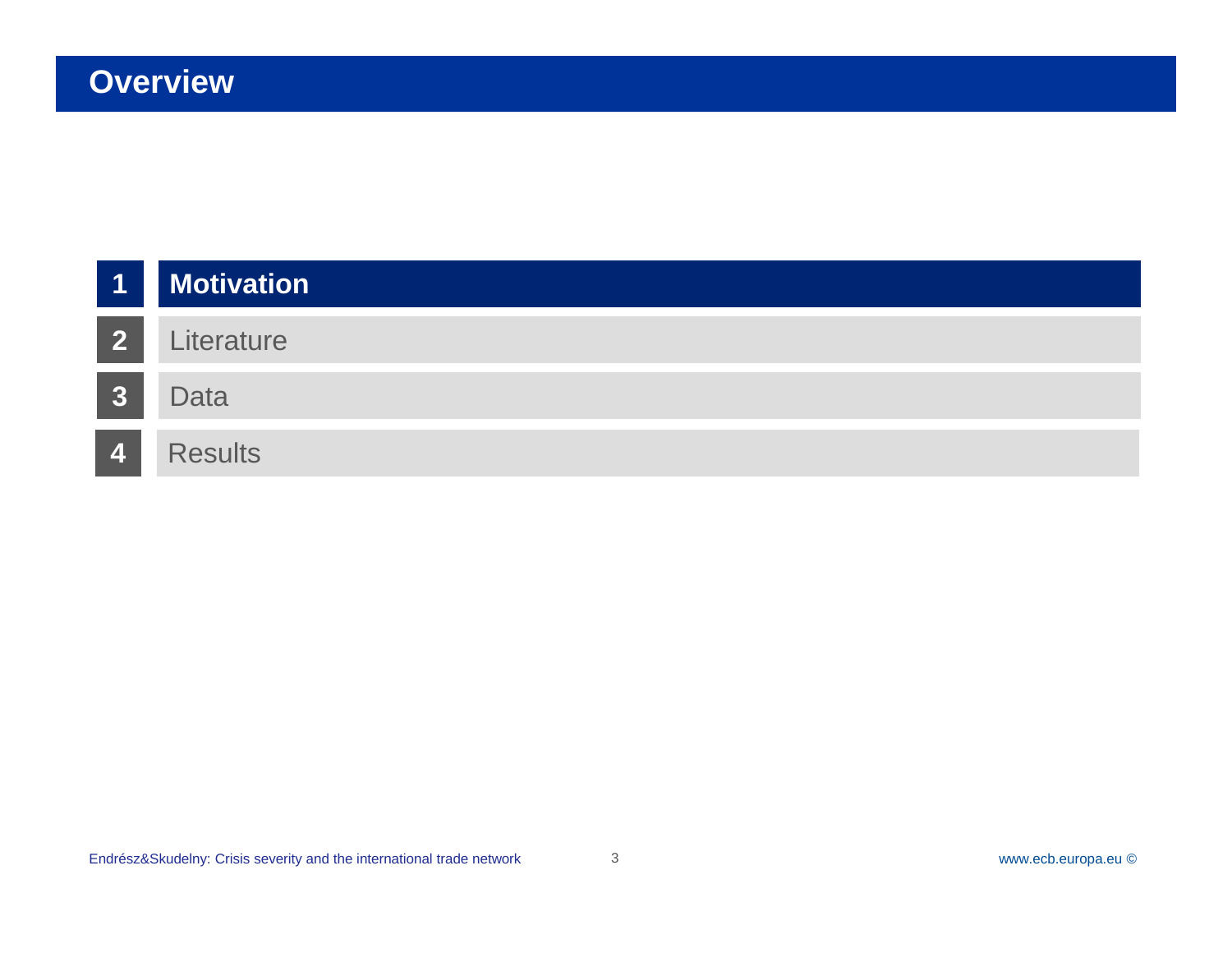- **Fall in trade and financial flows were major features of the recent crisis**
	- $\triangleright$  does the position of a country in the trade network (own and neighbours' connectivity, strength) play a role for the severity of the crisis?
- **New: combine literature on crisis with networks and VA trade**
- $\bullet$  **Approach:**
	- **Quarterly GDP data to define the depth and length of the crisis**
	- **Annual WIOT value added trade data to compute network indicators** (-> final user perspective – not just weights, but links are different)
	- **Evaluate impact of network indicators on crisis measures**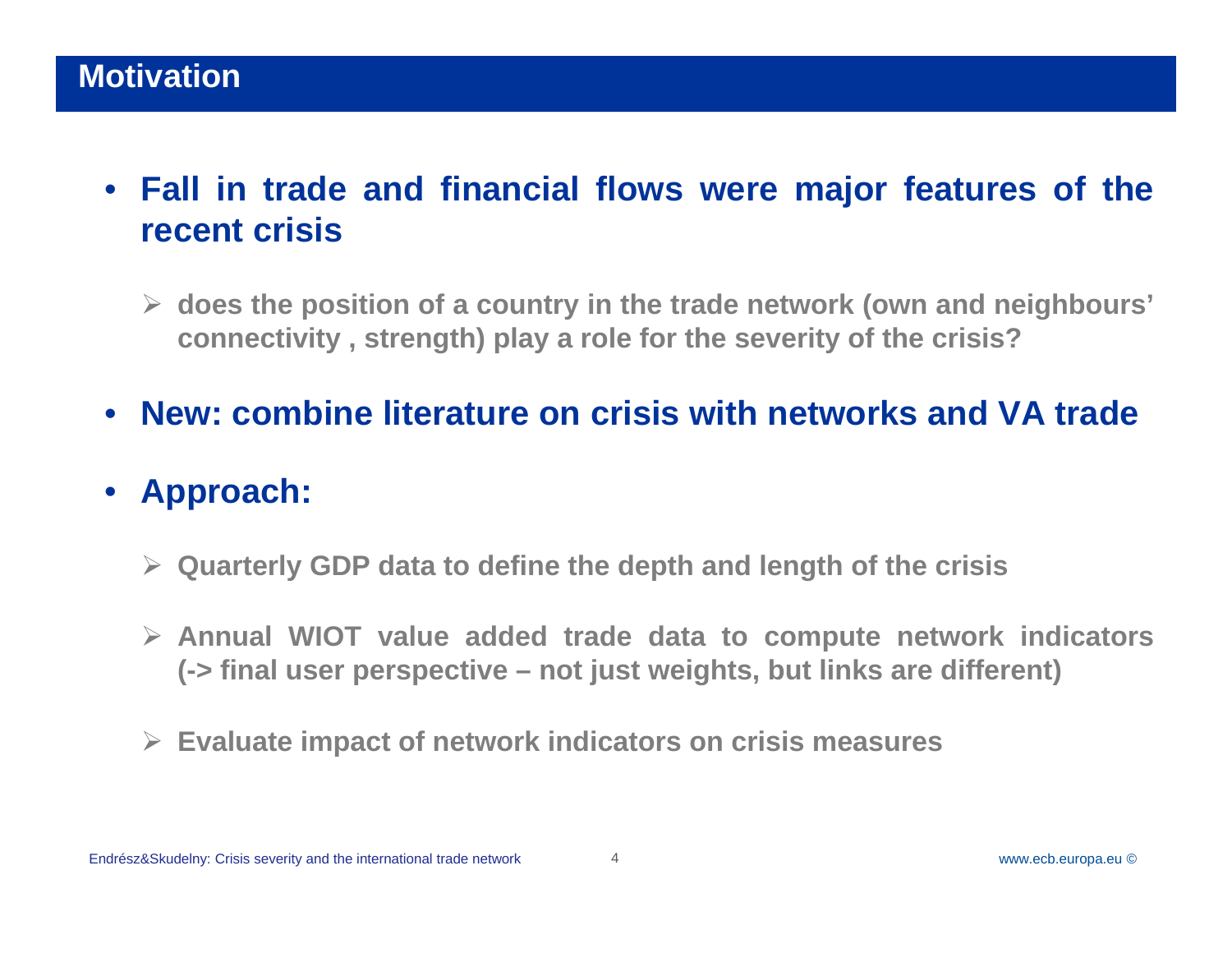| $\overline{1}$ | <b>Motivation</b> |
|----------------|-------------------|
| $\overline{2}$ | Literature        |
| <b>3</b>       | Data              |
| 4              | <b>Results</b>    |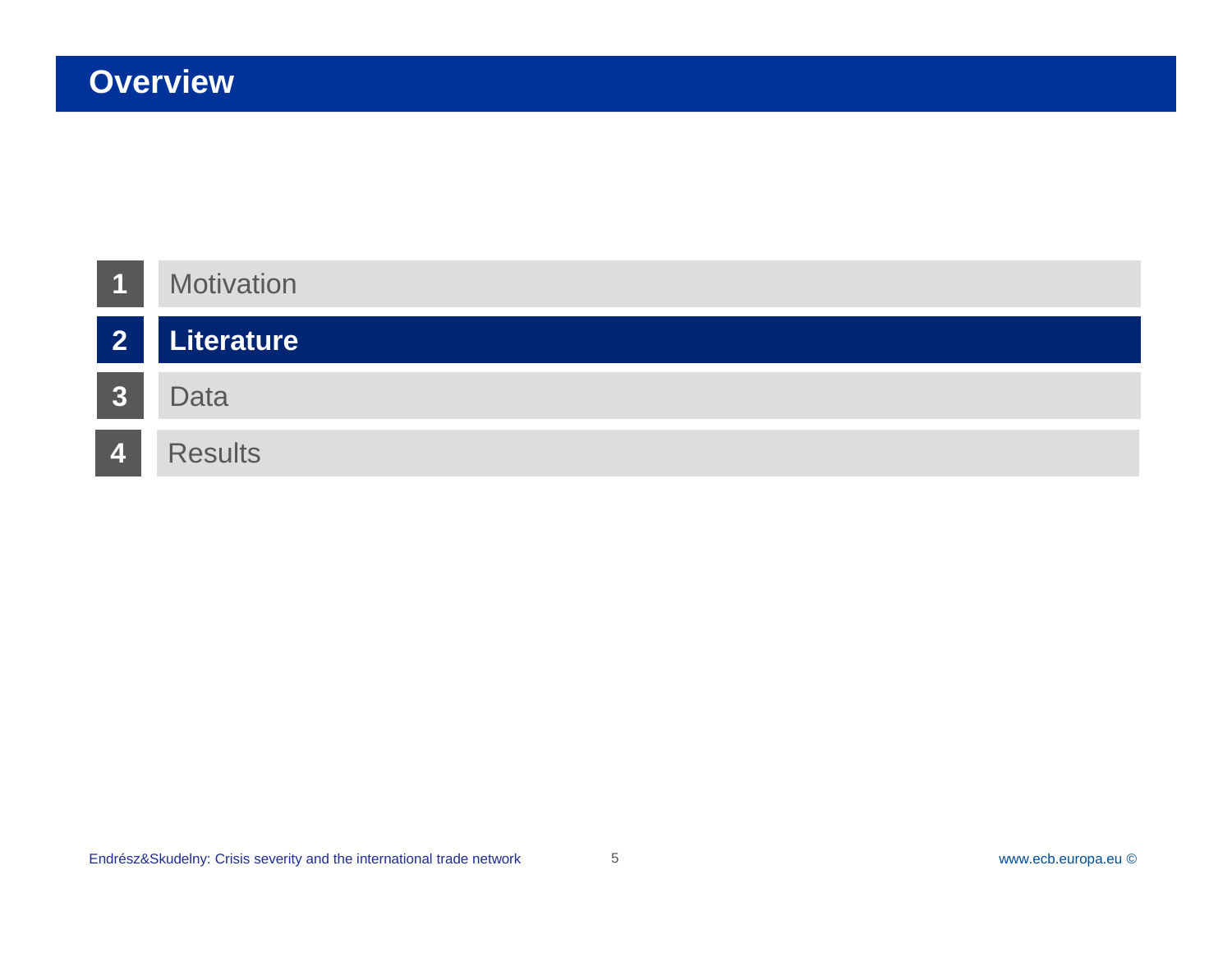# Literature

# **1. Explaining cross-country differences in the global crisis**

#### $\bullet$ **Feldkircher (2014):**

 **Most influential factors: pre-crisis credit growth, real activity, international reserves**

#### $\bullet$ **Cecchetti, King &Yetman (2011):**

 **Significant impact of capitalization of banking sector, loan to deposit ratios, CA, FX reserves, credit growth**

#### $\bullet$ **Berkmen, Gelos, Rennhack &Walsh (2012):**

**Leverage, strong credit growth and more short-term debt are important**

#### $\bullet$ **Hausman &Guil (2014):**

**Impact of trade and financial integration only above <sup>a</sup> threshold**

#### $\bullet$ **Catao & Milesi-Feretti (2013):**

 **Impact of NFL mainly through debt, with stronger effect when NFL/GDP> 50% or <sup>&</sup>gt; 20 ppt higher than country-specific historical mean**

#### **Overall:**

- **Compelling evidence on the importance of financial channels**
- -**Mixed/weak evidence on trade channel**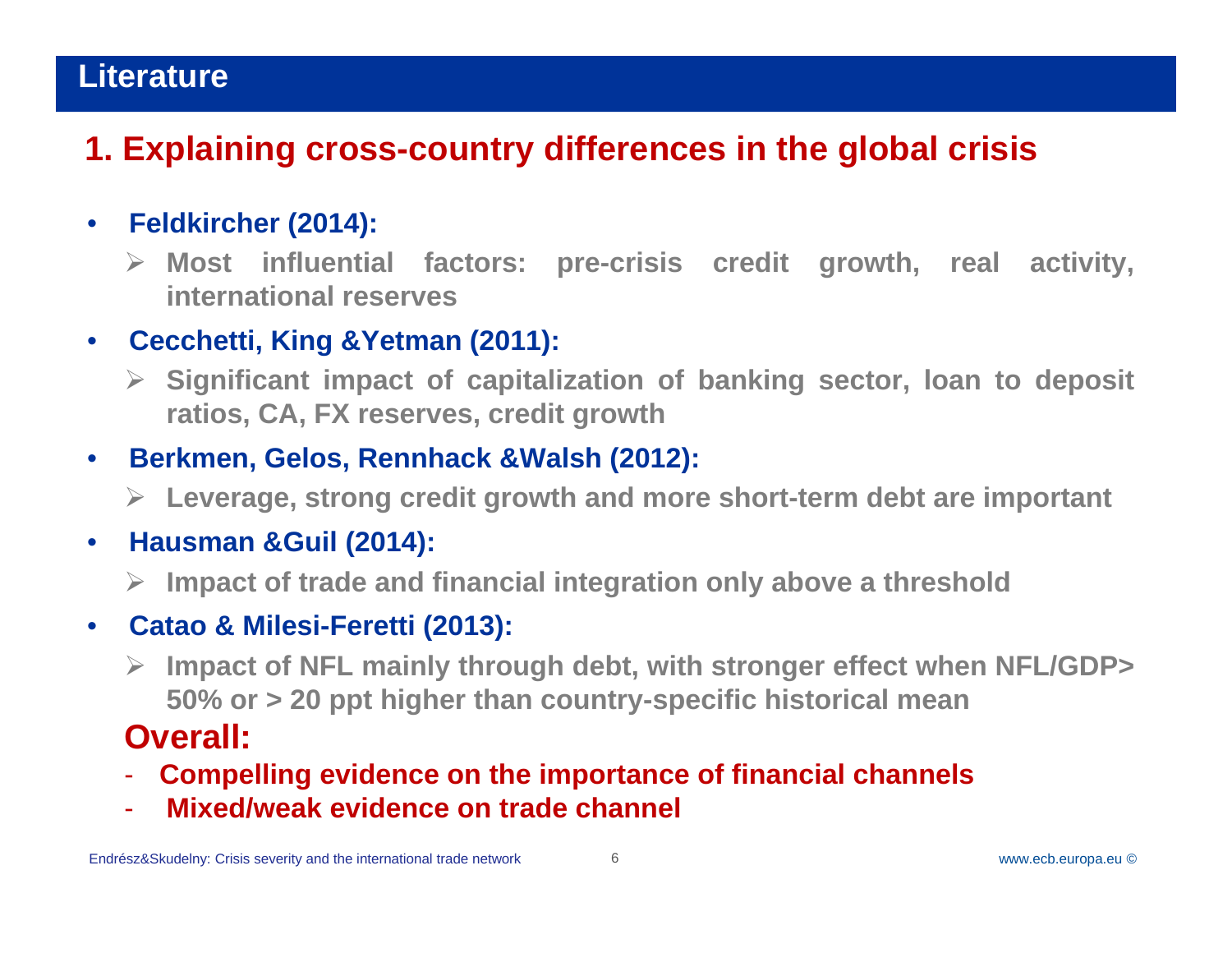# Literature

# **2. Network measures and crisis**

- $\bullet$  **Minoiu, Kang, Subrahmanian & Berea (2013) :**
	- **Higher own financial interconnectedness, and lower neighbours financial connectedness -> higher crisis probability**

#### $\bullet$ **Chinazzi, Fagiolo, Reyes & Schiavo (2013):**

- **Position in financial network helps to explain severity of the crisis**
- **More connected countries had smaller output loss**
- **Strong non-linearity**

#### $\bullet$ **Kali & Reyes (2005):**

 **Being integrated into the ITN amplified shocks, but also helps to dissipate impact**

# **Overall:**

- -**Most of the applications focus on financial networks**
- -**Financial integration matters**
- -**Connectivity increases the likelihood of crisis, however lowers output loss**

7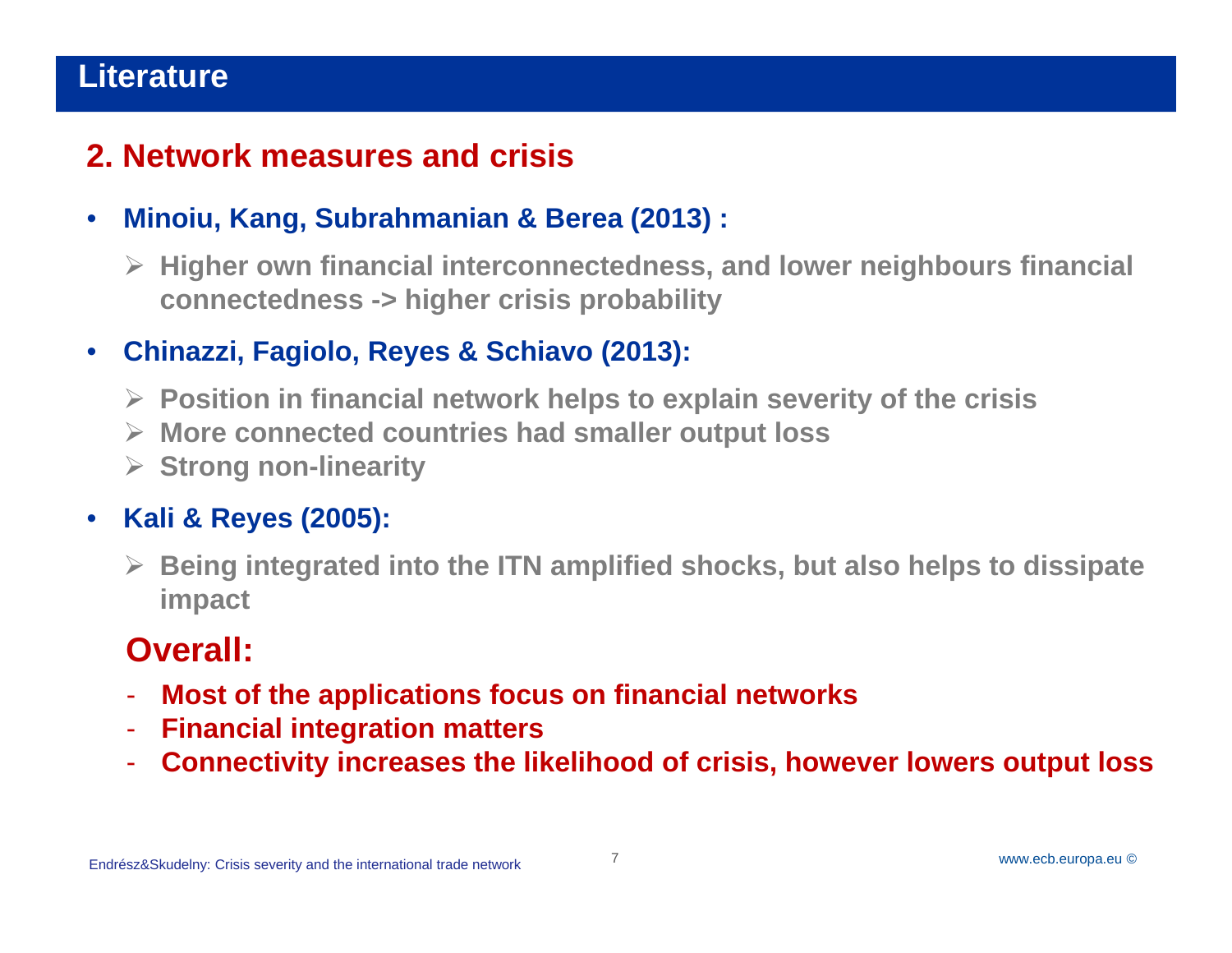#### Literature

### **3. Recent findings of network theory**

**Elliott Golub Jackson 2014, Cabrales Gottardi Vega-Redondo 2014**

### **Vulnerability of the system depends on:**

- **Connectivity / number of links**
- **Integration / exposure**
- **Size of shock**

# **This paper: Connectivity and integration of the countries and their neighbours**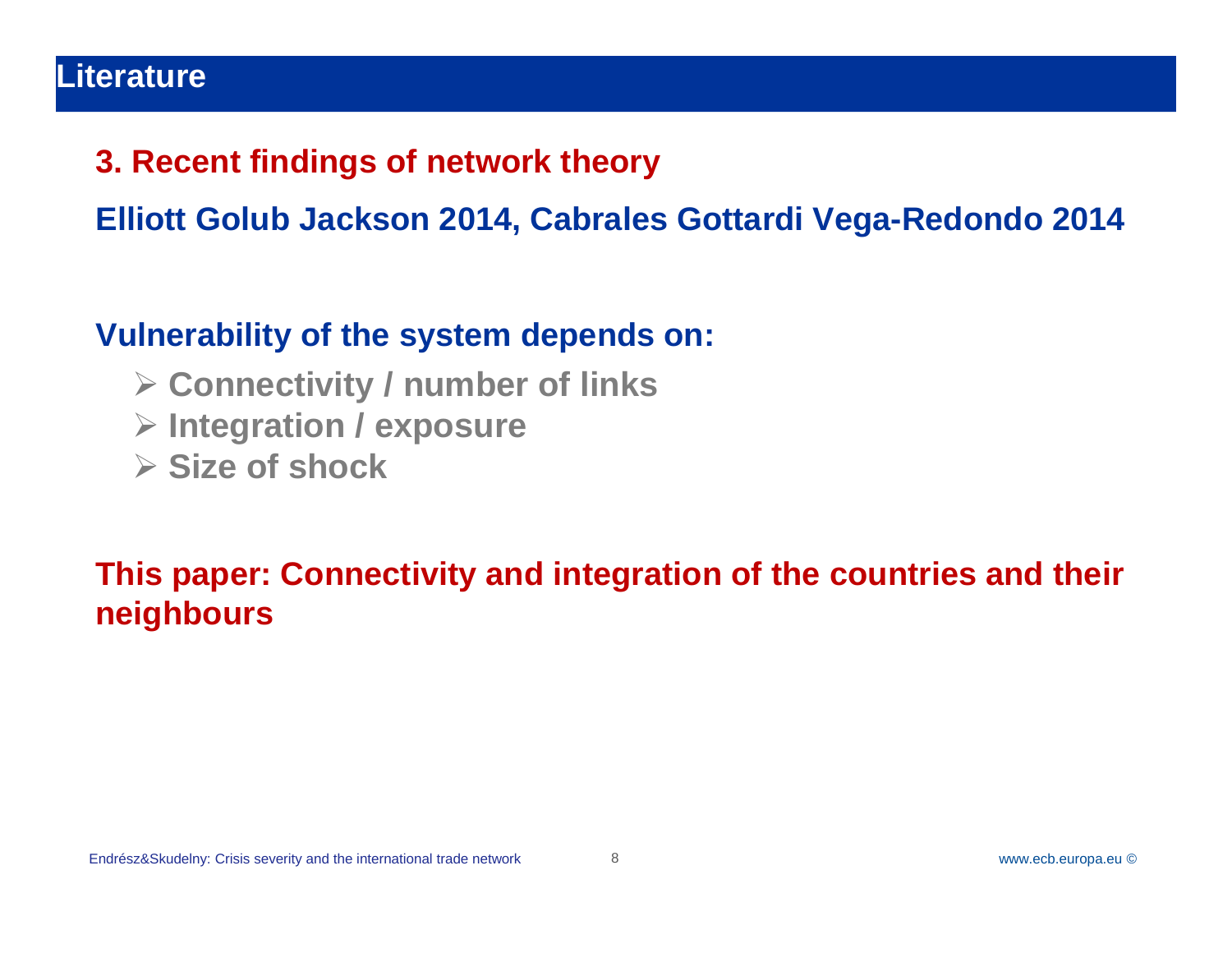| $\overline{1}$ | <b>Motivation</b> |
|----------------|-------------------|
| <b>2</b>       | Literature        |
|                |                   |
| 3 <sup>1</sup> | <b>Data</b>       |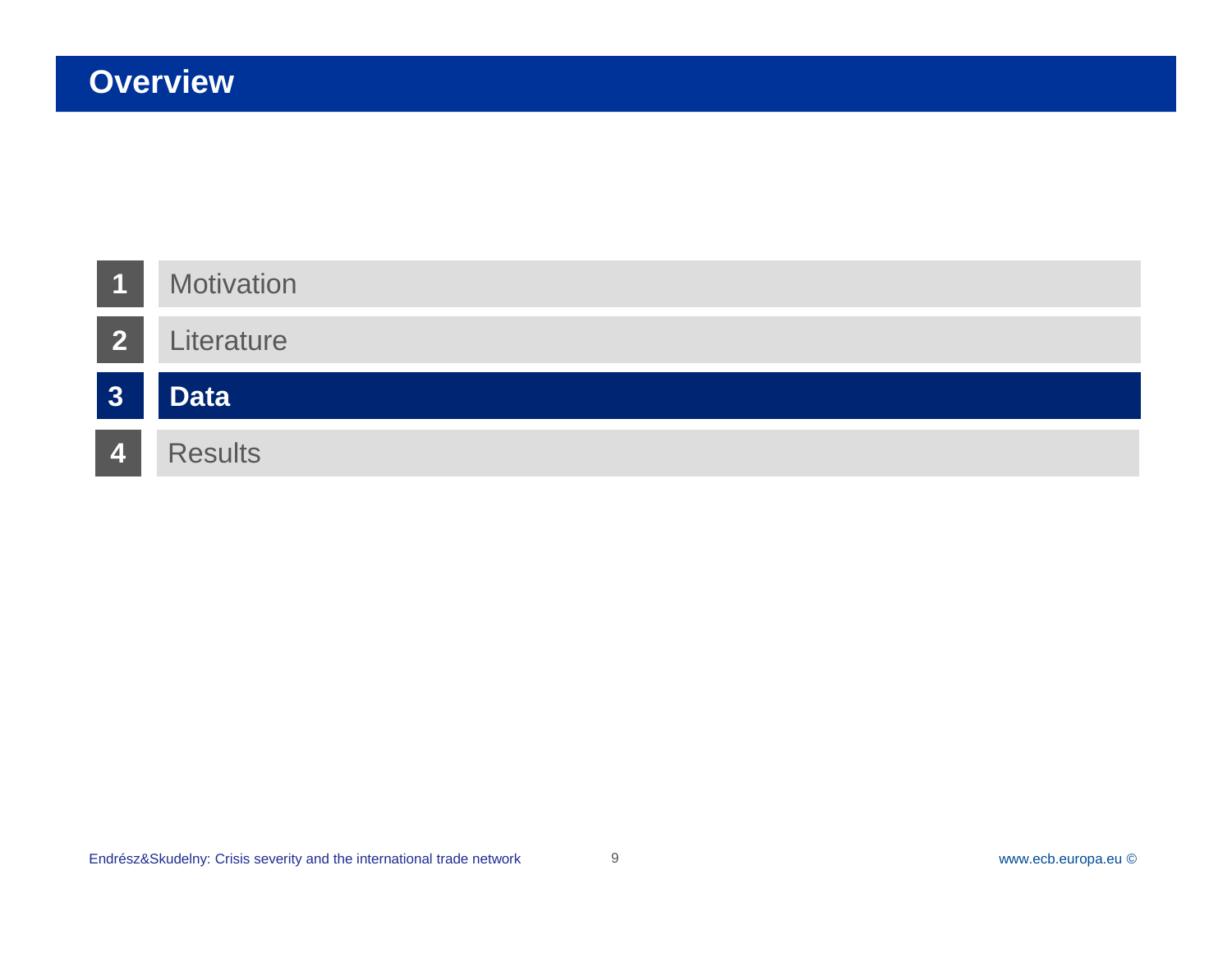# **Crisis à la Feldkircher (2014) and Cecchetti et al. (2011):**

 **Start of crisis: first Q with negative GDP growth for at least 2 consecutive quarters between 2007Q3 and 2009Q1**

| <b>2007Q4</b> | <b>GBR, ROU</b>                                                 |
|---------------|-----------------------------------------------------------------|
| 2008Q1        | DNK, IRL                                                        |
| <b>2008Q2</b> | AUT, ESP, FIN, GRC, ITA, JPN, LUX, LVA, PRT, TUR                |
| 2008Q3        | BEL, DEU, FRA, LTU, MEX, NLD, RUS, SVN, SWE, USA                |
| 2008Q4        | AUS, BGR, BRA, CAN, CHN, CZE, EST, HUN, IDN, KOR, MTA, POL, SVK |
| 2009Q1        | CYP, IND                                                        |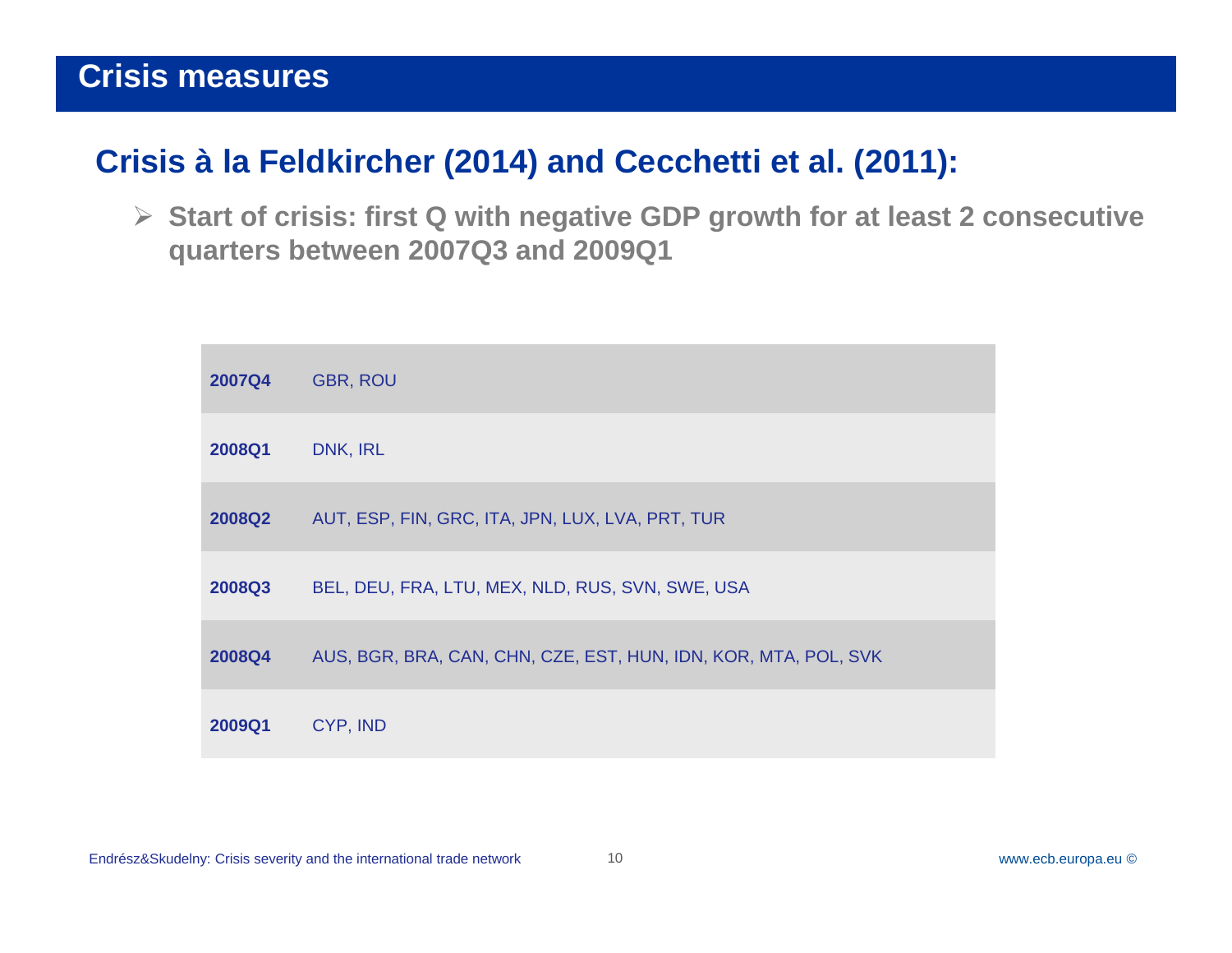- **1) Length of crisis: quarters of GDP below pre-crisis peak**
- **2) Length of negative growth: quarters of negative growth**
- **3) Cumulated loss:**  $\qquad \qquad cumloss = 100* ^{\frac{t cmss}{t}}$  $\sum_{t}^{n} (y_t - y_{crisis\_start-1})$ 1*crisis start y* \_  $\sum (y_t - y_{\text{crisis\_start-1}})$  $=100 * 12$ *crisis end* $cumloss$  =  $100$   $*$   $\frac{t=crisis\_start}{t}$  $y_t - y_{crisis}$  *start*

**4) Depth of the crisis from peak to trough 5) … from pre-crisis avg to trough**

$$
depth\_pt = 100 * \frac{y_{trough} - y_{crisis\_start-1}}{y_{crisis\_start-1}}
$$

\_

$$
depth_{avg} = 100 * \frac{y_{trough} - y}{y}
$$

**6) Loss compared to pre-crisis trend growth**

**7) Loss compared to total period trend growth**

$$
trendloss = 100 * \frac{GDP_t - trend GDP}{trend GDP}
$$

Endrész&Skudelny: Crisis severity and the international trade network

www.ecb.europa.eu ©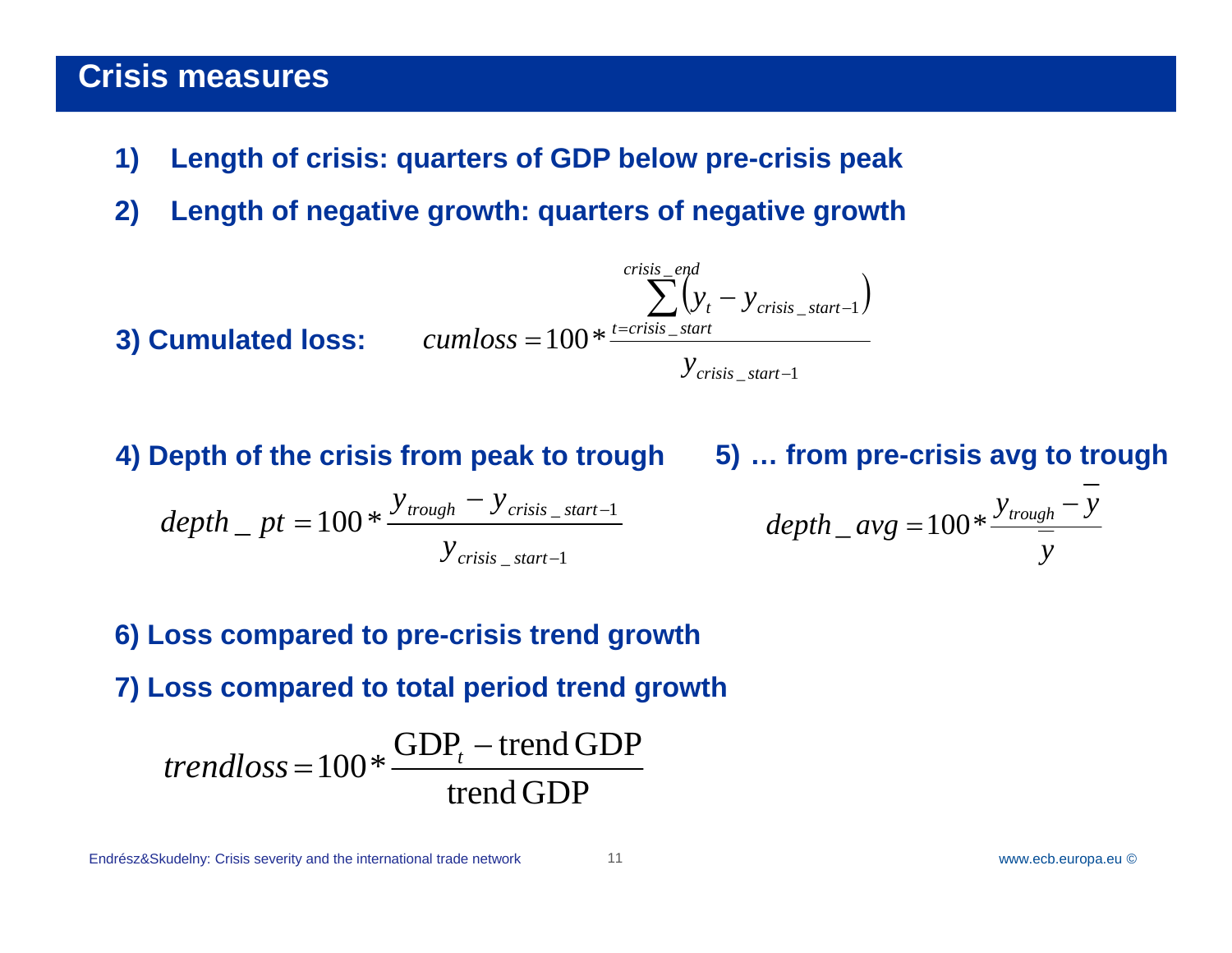### **Control variables**

### **2007 data, mostly in % of GDP:**

- $\bullet$ **Private sector credit**
- $\bullet$ **Foreign exchange reserves**
- $\bullet$ **Net Foreign Assets**
- •**Current Account balance**
- $\bullet$ **FDI (net)**
- •**Government debt**
- $\bullet$ **GDP per capita**
- $\bullet$ **Fiscal deficit**
- $\bullet$ **GDP participation**

# **Growth from 2004-2007**

- $\bullet$ **Private sector credit**
- $\bullet$ **REER**
- $\bullet$ **GDP**
- $\bullet$ **Consumer prices**

#### **Dummies:**

- $\bullet$ **Dummy for inflation targeting**
- $\bullet$ **Dummy for FX peg**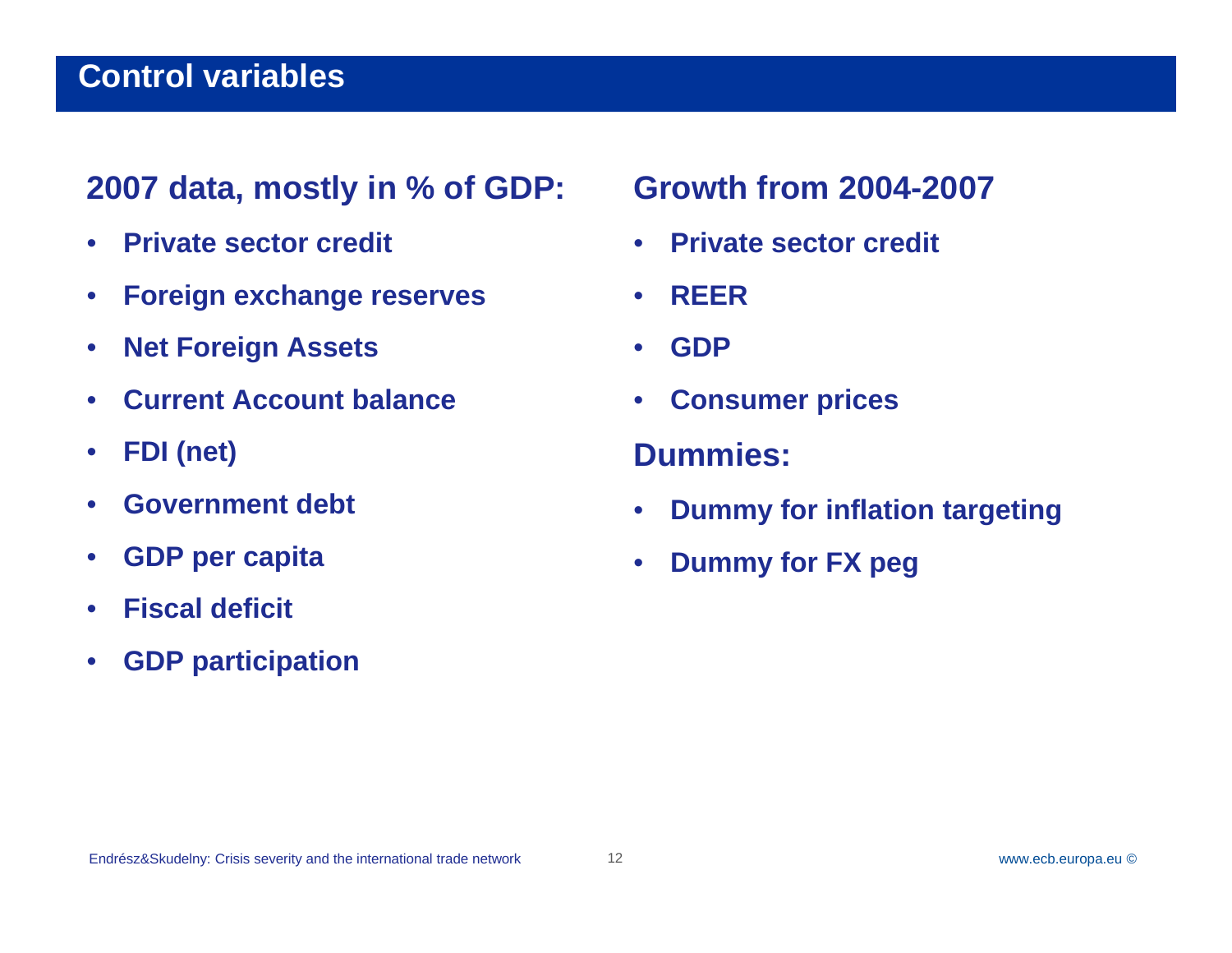#### **Network indicators**

- $\bullet$  **A network is a graph-theoretic representation of relationships (links) between units (nodes) of a system**
- $\bullet$  **International Trade Network (ITN): nodes are countries and links represent import/export relationships (directed)**
- $\bullet$  **New in this project: we take into account final (value added) trade as we analyse the effect of a demand shock**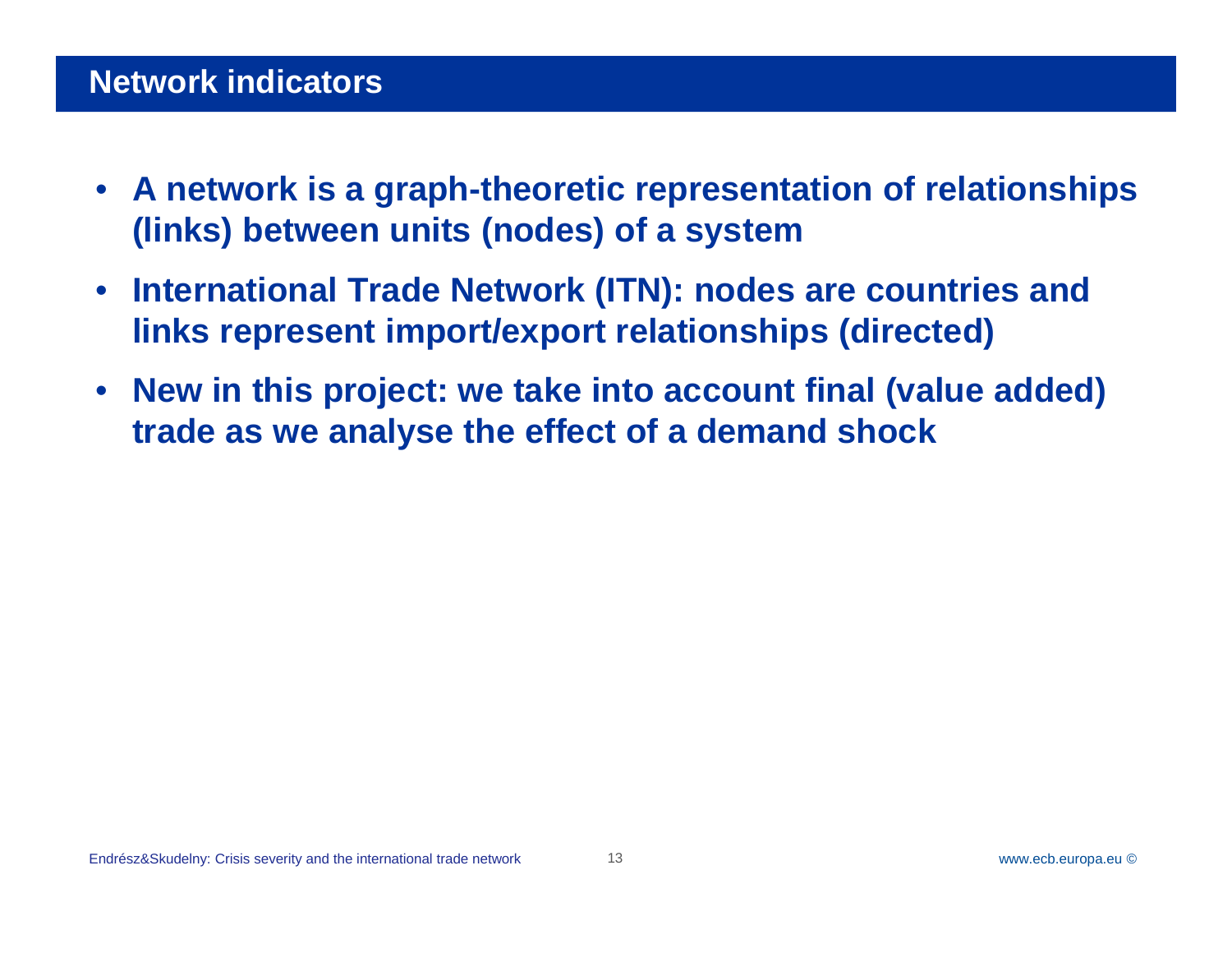# **Node degree / connectivity**

- **Node in-degree <sup>=</sup> number of import links of <sup>a</sup> country**
- $\bullet$ **Node out-degree <sup>=</sup> number of export links of <sup>a</sup> country**

# **Node strength / integration**

- $\bullet$ **Node in-strength <sup>=</sup> sum of imports of <sup>a</sup> country**
- $\bullet$ **Node out-strength= sum of exports of <sup>a</sup> country**

# **Average Nearest-Neighbour Degree/Strength (ANND/ANNS) (in-in, in-out, out-out, out-in)**

 $\bullet$ **Average degree/strength of <sup>a</sup> node's neighbours**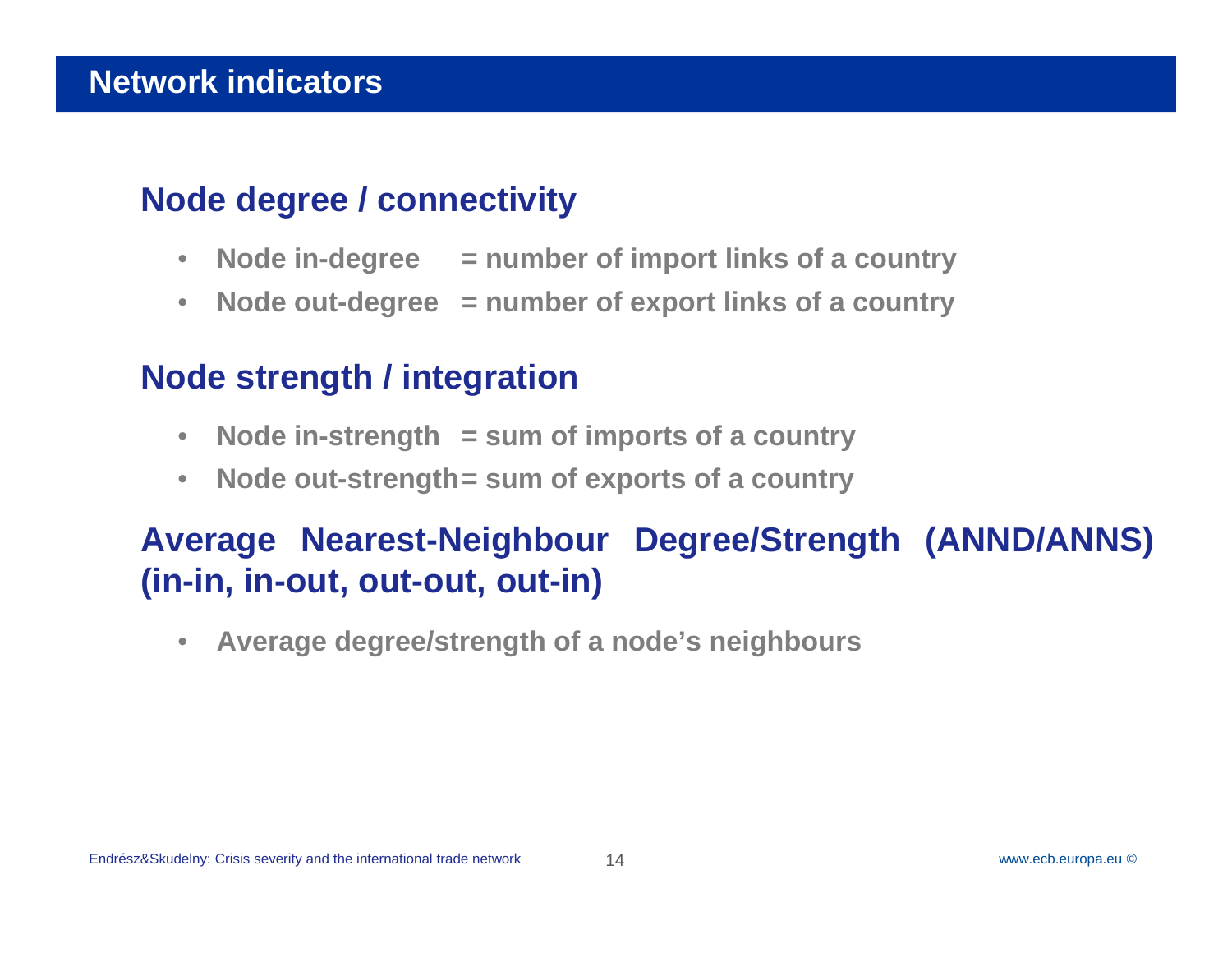# Problems with the dataset

- $\bullet$  **It is a complete network – no variation in degree / connectivity indicators**
	- **For binary indicators, we restrict the sample by dropping certain links if < 0.1% of GDP of the country**
- $\bullet$  **Rest of the World distorts certain network indicators**
	- –**Calculating two versions, with and without RoW**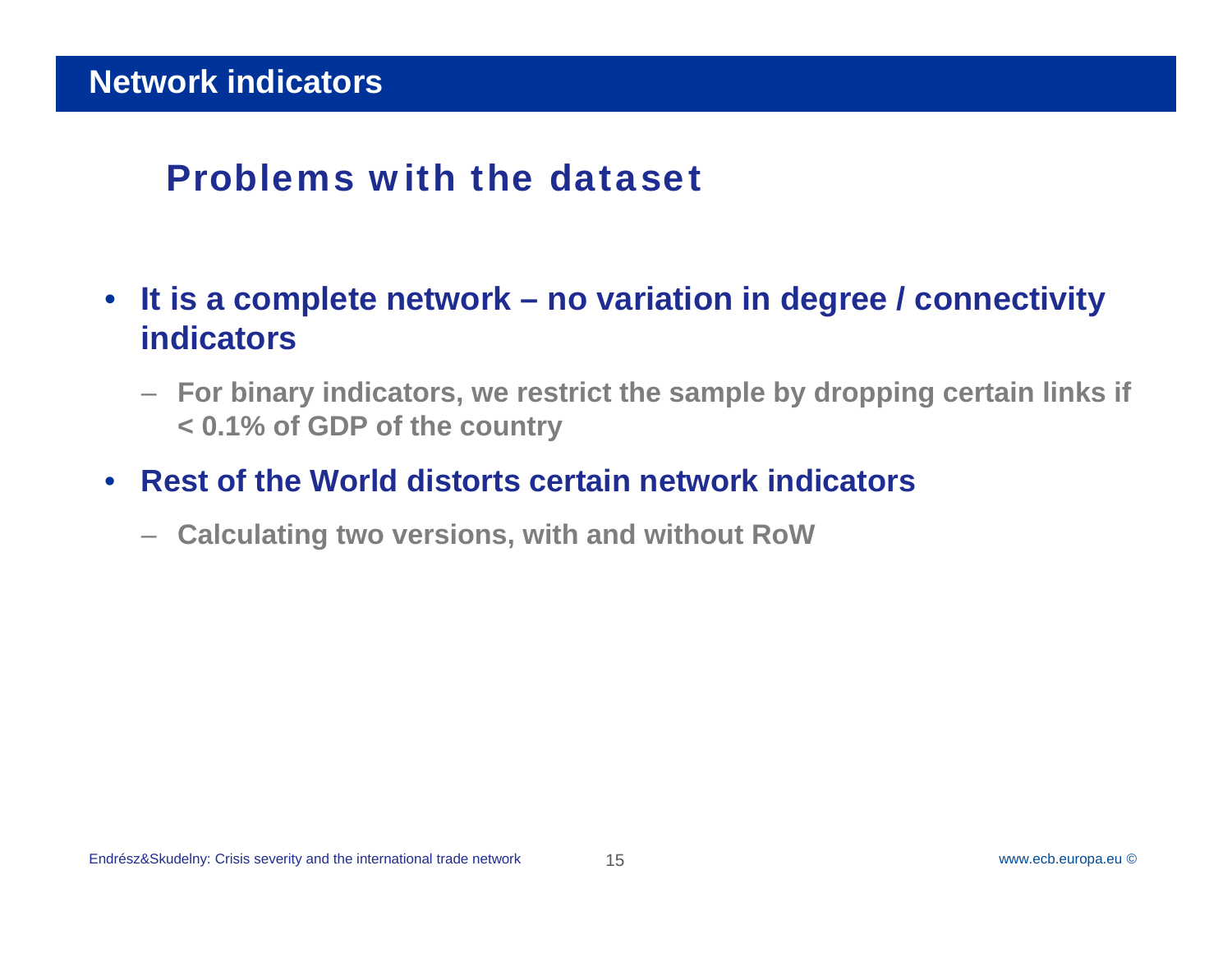| $\overline{1}$  | <b>Motivation</b> |
|-----------------|-------------------|
| 2               | Literature        |
| <b>3</b>        | <b>Data</b>       |
| $\vert 4 \vert$ | <b>Results</b>    |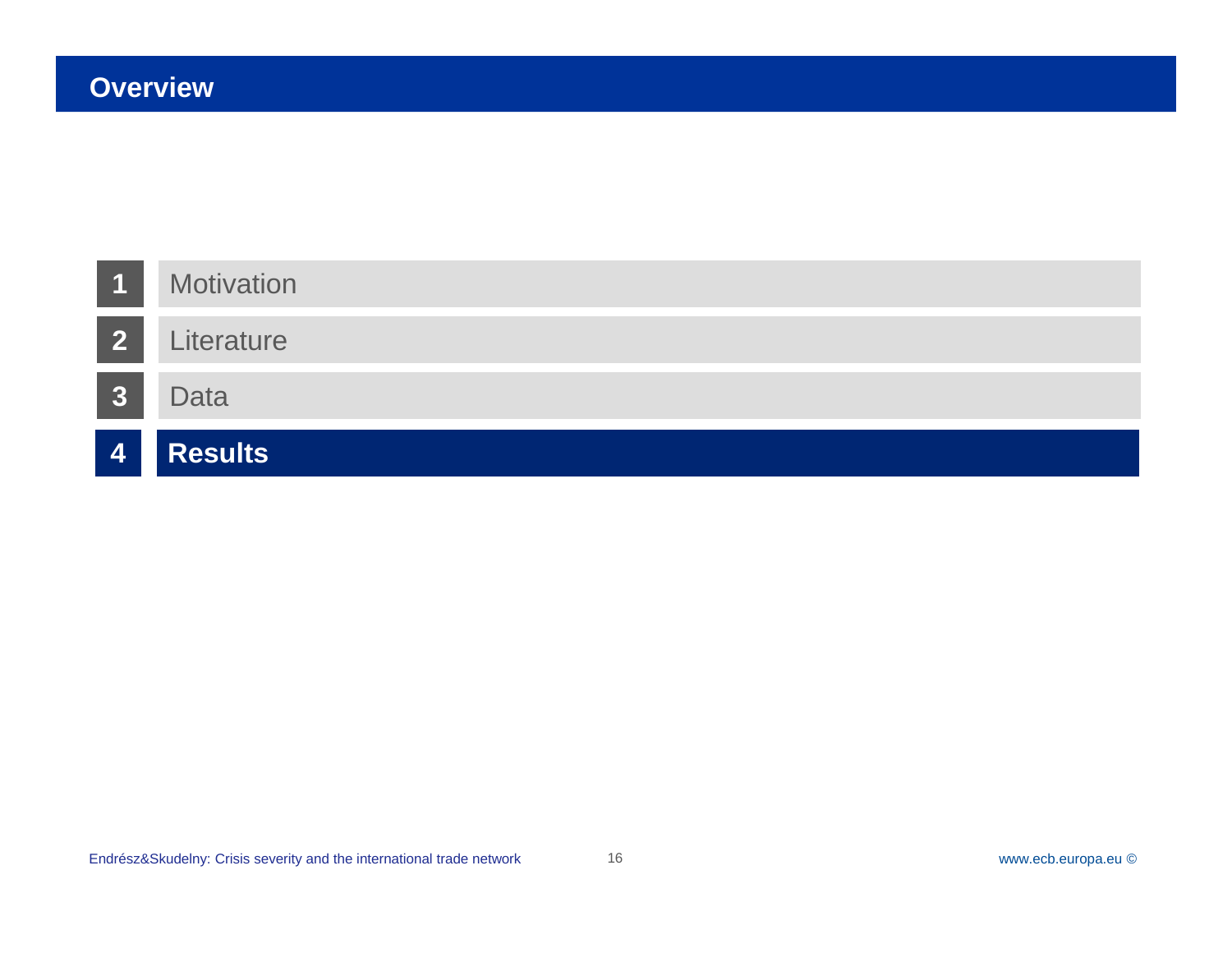#### Rubric**BMA**

- $\bullet$ **BMA addresses model uncertainty**
- $\bullet$ **Limited amount of observations (39)**
- $\bullet$  **Empirical Bayes (Local) (EBL) g-prior: Liang et al. (2008), model specific g estimated via ML**
- $\bullet$  **Random model prior (Ley and Steel, 2008) -> binomial-beta hyperprior on the a priori inclusion probability**
- $\bullet$  **First regressions only with control variables, eliminating those which are significant in none of the equations.**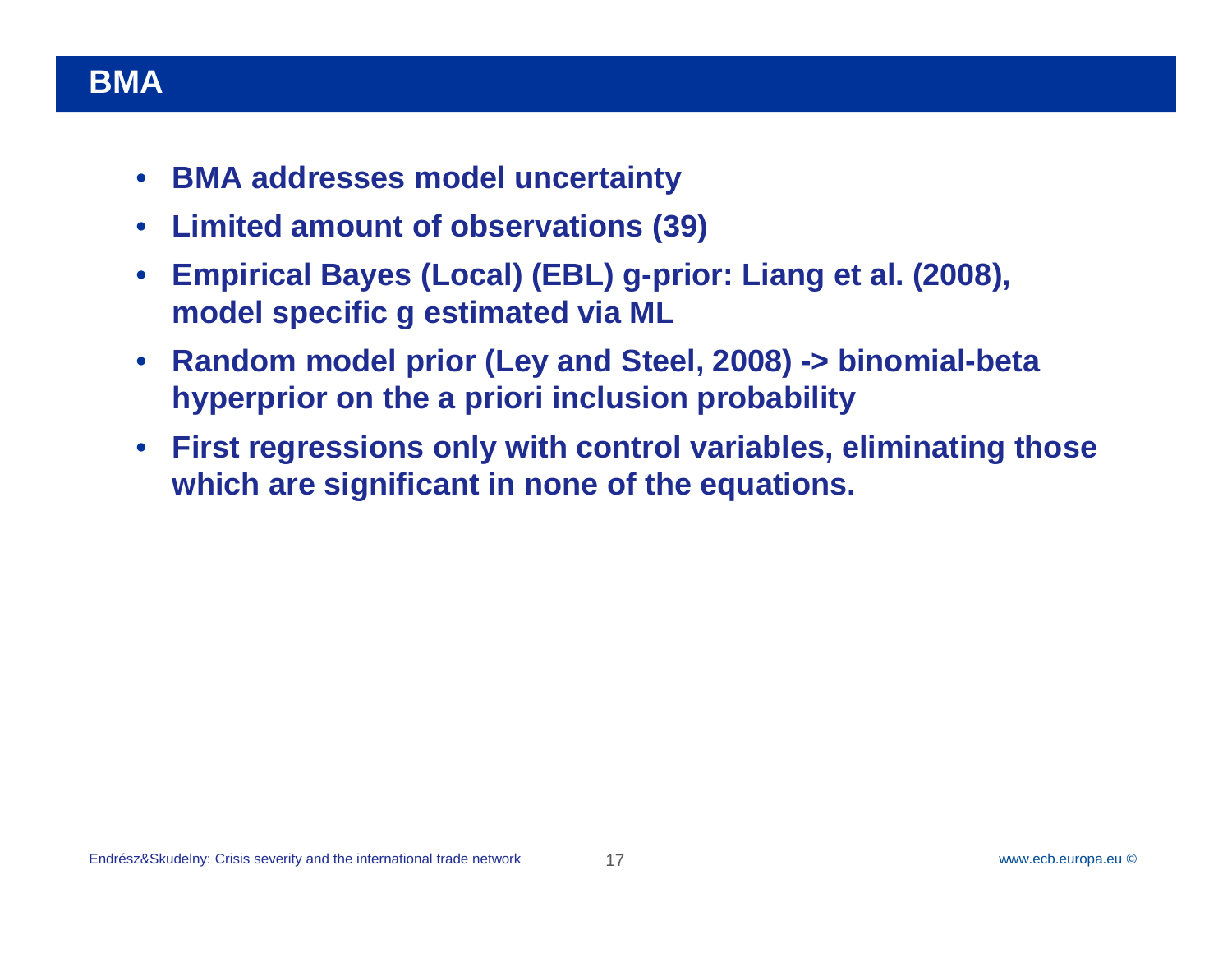# **Control variables only**

|                           |      | q_crisis |               | q_neggrth |               | depth pt |               | depth avg |               | cumloss |               | trendd pre | trendd tot    |        |
|---------------------------|------|----------|---------------|-----------|---------------|----------|---------------|-----------|---------------|---------|---------------|------------|---------------|--------|
|                           |      | Post     |               | Post      |               | Post     |               | Post      |               | Post    |               | Post       |               | Post   |
|                           | PIP  | Mean     | PIP           | Mean      | PIP           | Mean     | <b>PIP</b>    | Mean      | <b>PIP</b>    | Mean    | PIP           | Mean       | PIP           | Mean   |
| ca_gdp07                  | 0.2  | 0.1      | 0.3           | 0.1       | 0.2           | 0.1      | 0.4           | 0.3       | 0.4           | 0.2     | 0.2           | 0.1        | 0.2           | $-0.1$ |
| dcredit0407               | 0.9  | $-0.6$   | 0.6           | $-0.3$    | 0.9           | $-0.5$   | 0.7           | $-0.4$    | 0.7           | $-0.4$  | 0.9           | $-0.6$     | 1.0           | $-0.5$ |
| debtgvt07                 | 0.2  | $-0.1$   | 0.2           | 0.0       | 0.2           | 0.0      | 0.3           | $-0.1$    | 0.3           | 0.1     | 0.2           | 0.1        | 0.2           | 0.0    |
| dreer0407                 | 0.9  | 0.5      | 0.7           | 0.4       | 0.5           | 0.3      | 0.7           | 0.4       | 0.5           | 0.3     | 0.6           | 0.3        | 0.3           | 0.2    |
| dyera_nc0407              | 0.4  | 0.2      | 0.3           | 0.1       | 0.3           | $-0.2$   | 0.3           | 0.1       | 0.3           | $-0.2$  | 0.3           | $-0.2$     | 0.3           | $-0.2$ |
| fiscdef07                 | 0.3  | $-0.2$   | 0.4           | $-0.2$    | 0.3           | $-0.2$   | 0.4           | $-0.2$    | 0.3           | $-0.2$  | 0.3           | $-0.2$     | 0.2           | $-0.2$ |
| fxres_gdp07               | 0.4  | 0.2      | 0.9           | 0.4       | 0.2           | 0.1      | 0.5           | 0.2       | 0.3           | 0.2     | 0.2           | 0.1        | 0.1           | 0.0    |
| gvc_part07                | 0.3  | $-0.1$   | 0.3           | 0.1       | 0.2           | 0.0      | 0.3           | 0.0       | 0.2           | 0.0     | 0.2           | 0.0        | 0.2           | 0.1    |
| nfa gdp07                 | 0.2  | 0.1      | 0.3           | 0.1       | 0.2           | 0.0      | 0.3           | 0.0       | 0.2           | 0.0     | 0.2           | 0.0        | 0.2           | $-0.1$ |
|                           |      |          |               |           |               |          |               |           |               |         |               |            |               |        |
| Mean no. regres           | 3.89 |          | 3.84          |           | 2.97          |          | 3.91          |           | 3.13          |         | 3.08          |            | 2.55          |        |
| Shrinkage-Stats Av=0.8463 |      |          | $Av = 0.7965$ |           | $Av = 0.8234$ |          | $Av = 0.7249$ |           | $Av = 0.6813$ |         | $Av = 0.8583$ |            | $Av = 0.8594$ |        |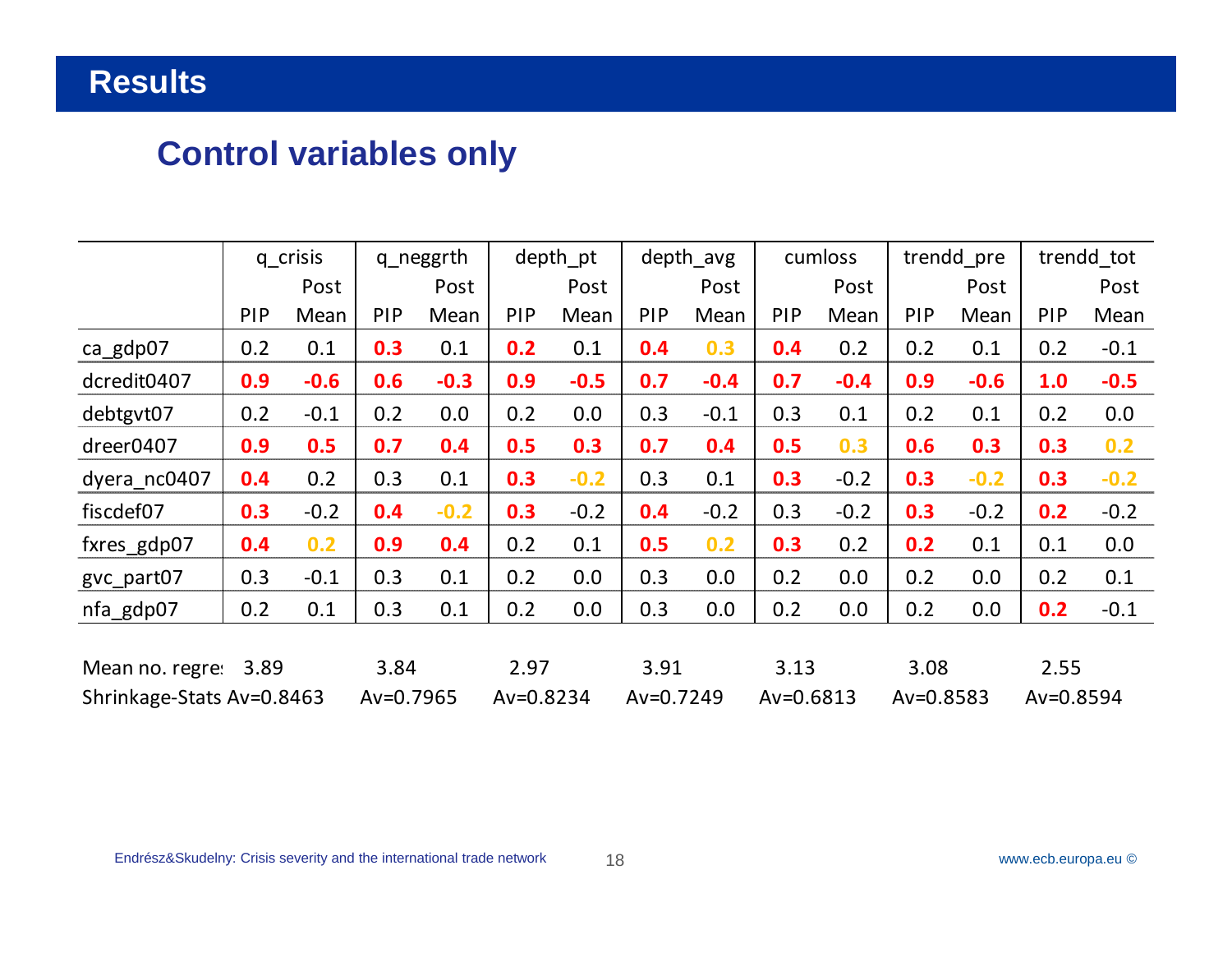### **Control variables with interaction terms**

|                  | q_crisis   |        | q_neggrth  |        |            | cumloss |            | depth pt |     | depth_avg | trendd_pre |        | trendd tot |        |
|------------------|------------|--------|------------|--------|------------|---------|------------|----------|-----|-----------|------------|--------|------------|--------|
|                  |            | Post   |            | Post   |            | Post    |            | Post     |     | Post      |            | Post   |            | Post   |
|                  | <b>PIP</b> | Mean   | <b>PIP</b> | Mean   | <b>PIP</b> | Mean    | <b>PIP</b> | Mean     | PIP | Mean      | <b>PIP</b> | Mean   | <b>PIP</b> | Mean   |
| ca_gdp07         | 0.2        | 0.1    | 0.3        | 0.1    | 0.2        | 0.2     | 0.1        | 0.0      | 0.3 | 0.1       | 0.1        | 0.0    | 0.4        | $-0.3$ |
| dcredit0407      | 0.7        | $-0.5$ | 0.4        | $-0.3$ | 0.2        | 0.2     | 0.3        | 0.4      | 0.7 | 0.6       | 0.2        | 0.3    | 0.3        | 0.4    |
| dreer0407        | 0.9        | 0.5    | 0.8        | 0.4    | 0.4        | 0.3     | 0.7        | 0.3      | 0.9 | 0.4       | 0.6        | 0.3    | 0.5        | 0.3    |
| dreer0407 dcr    | 0.4        | 0.3    | 0.4        | 0.3    | 0.3        | $-0.1$  | 0.2        | $-0.1$   | 0.3 | $-0.1$    | 0.2        | $-0.1$ | 0.2        | $-0.1$ |
| dyera nc0407     | 0.4        | 0.2    | 0.3        | 0.1    | 0.2        | 0.0     | 0.1        | 0.1      | 1.0 | 0.6       | 0.1        | 0.1    | 0.1        | 0.1    |
| dyera_nc0407 dcr | 0.4        | $-0.3$ | 0.4        | $-0.3$ | 1.0        | $-0.8$  | 1.0        | $-1.0$   | 1.0 | $-1.3$    | 1.0        | $-1.0$ | 1.0        | $-1.0$ |
| fiscdef07        | 0.3        | $-0.2$ | 0.4        | $-0.2$ | 0.3        | $-0.2$  | 0.2        | $-0.1$   | 0.3 | $-0.1$    | 0.2        | $-0.2$ | 0.2        | $-0.1$ |
| fxres_gdp07      | 0.5        | 0.2    | 0.9        | 0.4    | 0.2        | 0.1     | 0.2        | 0.1      | 0.3 | 0.1       | 0.2        | 0.1    | 0.1        | 0.0    |
| fxres_gdp07_dcr  | 0.3        | 0.1    | 0.3        | 0.0    | 0.5        | $-0.5$  | 0.3        | $-0.3$   | 0.5 | $-0.3$    | 0.5        | $-0.4$ | 0.2        | $-0.3$ |
|                  |            |        |            |        |            |         |            |          |     |           |            |        |            |        |
|                  |            |        |            |        |            |         |            |          |     |           |            |        |            |        |

| Mean no. regressors | 4.07          | 4.03      |           |          |           |           |              |
|---------------------|---------------|-----------|-----------|----------|-----------|-----------|--------------|
| Shrinkage-Stats     | $Av = 0.8493$ | Av=0.8182 | Av=0.8827 | Av=0.938 | Av=0.9128 | Av=0.9401 | $Av = 0.944$ |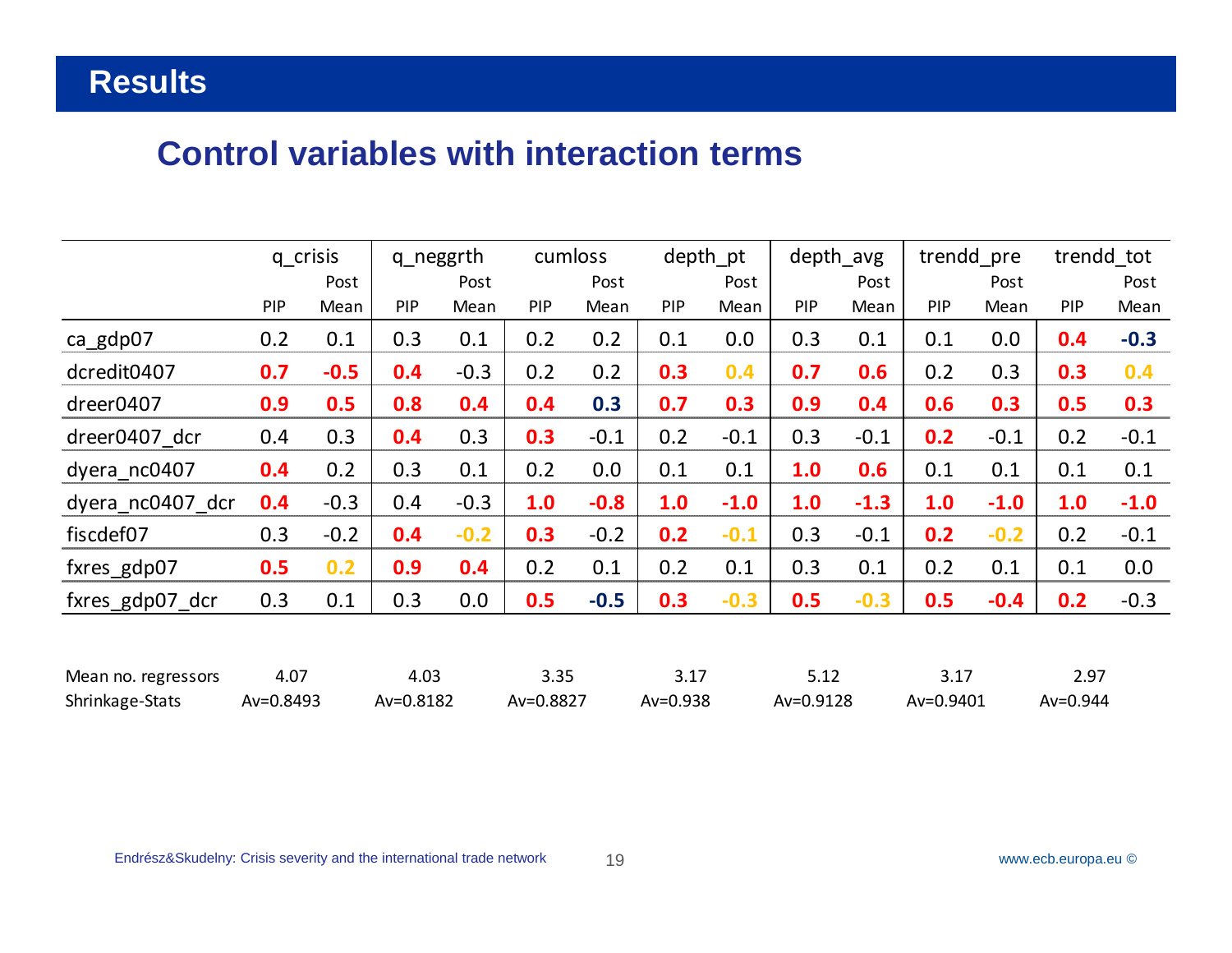# **Including network indicators**

|                   | q_crisis |                         | q_neggrth |                |        | cumloss |        | depth avg |        | depth_pt | trendd_pre |              |        | trendd tot |
|-------------------|----------|-------------------------|-----------|----------------|--------|---------|--------|-----------|--------|----------|------------|--------------|--------|------------|
|                   | Post     | ranki                   | Post      | ranki          | Post   | ranki   | Post   | ranki     | Post   | ranki    | Post       | ranki   Post |        | ranki      |
|                   | Mean     | ng                      | Mean      | ng             | Mean   | ng      | Mean   | ng        | Mean   | ng       | Mean       | ng           | Mean   | ng         |
| kin <sub>07</sub> | $-0.1$   | 9                       | $-0.2$    | 7              | $-0.1$ | 9       | 0.0    | 10        | $-0.1$ | 10       | $-0.1$     | 8            | 0.0    | 10         |
| kout07            | $-0.2$   | $\overline{\mathbf{3}}$ | $-0.1$    | 8              | $-0.1$ | 9       | $-0.1$ | 10        | $-0.1$ | 8        | $-0.1$     | 8            | 0.0    | 10         |
| ktot07            | $-0.2$   | 4                       | $-0.1$    | $\overline{7}$ | $-0.1$ | 9       | $-0.1$ | 10        | $-0.1$ | 8        | $-0.1$     | 8            | 0.0    | 10         |
| $sin_0$ 07        | $-0.2$   | 8                       | $-0.1$    | $\overline{9}$ | 0.0    | 9       | 0.0    | 10        | 0.0    | 10       | 0.0        | 10           | 0.1    | 8          |
| sout_07           | $-0.2$   | 5                       | 0.0       | 10             | 0.0    | 10      | 0.0    | 10        | 0.0    | 10       | 0.0        | 10           | 0.0    | 10         |
| stot 07           | $-0.2$   | 5                       | 0.0       | 10             | 0.0    | 10      | 0.0    | 10        | 0.0    | 10       | 0.0        | 10           | 0.1    | 9          |
| anndoutout07      | $-0.1$   | 8                       | $-0.2$    | 3              | $-0.1$ | 9       | $-0.1$ | 10        | $-0.1$ | 8        | $-0.1$     | 8            | $-0.1$ | 9          |
| anndoutin07       | $-0.1$   | 9                       | $-0.2$    | 3              | $-0.1$ | 10      | $-0.1$ | 10        | $-0.1$ | 10       | $-0.1$     | 8            | 0.0    | 10         |
| anndinout07       | $-0.1$   | 9                       | $-0.2$    | 3              | $-0.1$ | 9       | $-0.1$ | 9         | $-0.1$ | 7        | $-0.1$     | 7            | $-0.1$ | 8          |
| anndinin07        | $-0.1$   | 9                       | $-0.2$    | 6              | $-0.1$ | 10      | 0.0    | 10        | $-0.1$ | 10       | $-0.1$     | 8            | 0.0    | 10         |
| annsoutout07      | 0.2      | 3                       | 0.1       | $\overline{7}$ | 0.1    | 9       | 0.0    | 10        | 0.1    | 8        | 0.1        | 8            | 0.0    | 10         |
| annsoutin07       | 0.2      | 3                       | 0.1       | $\overline{7}$ | 0.1    | 9       | 0.0    | 10        | 0.1    | 10       | 0.1        | 8            | 0.0    | 10         |
| annsinout07       | 0.1      | 9                       | 0.2       | 5              | 0.1    | 9       | 0.0    | 10        | 0.1    | 8        | 0.1        | 8            | 0.0    | 10         |
| annsinin07        | 0.1      | 9                       | 0.2       | 5              | 0.1    | 9       | 0.0    | 10        | 0.1    | 10       | 0.1        | 8            | 0.0    | 10         |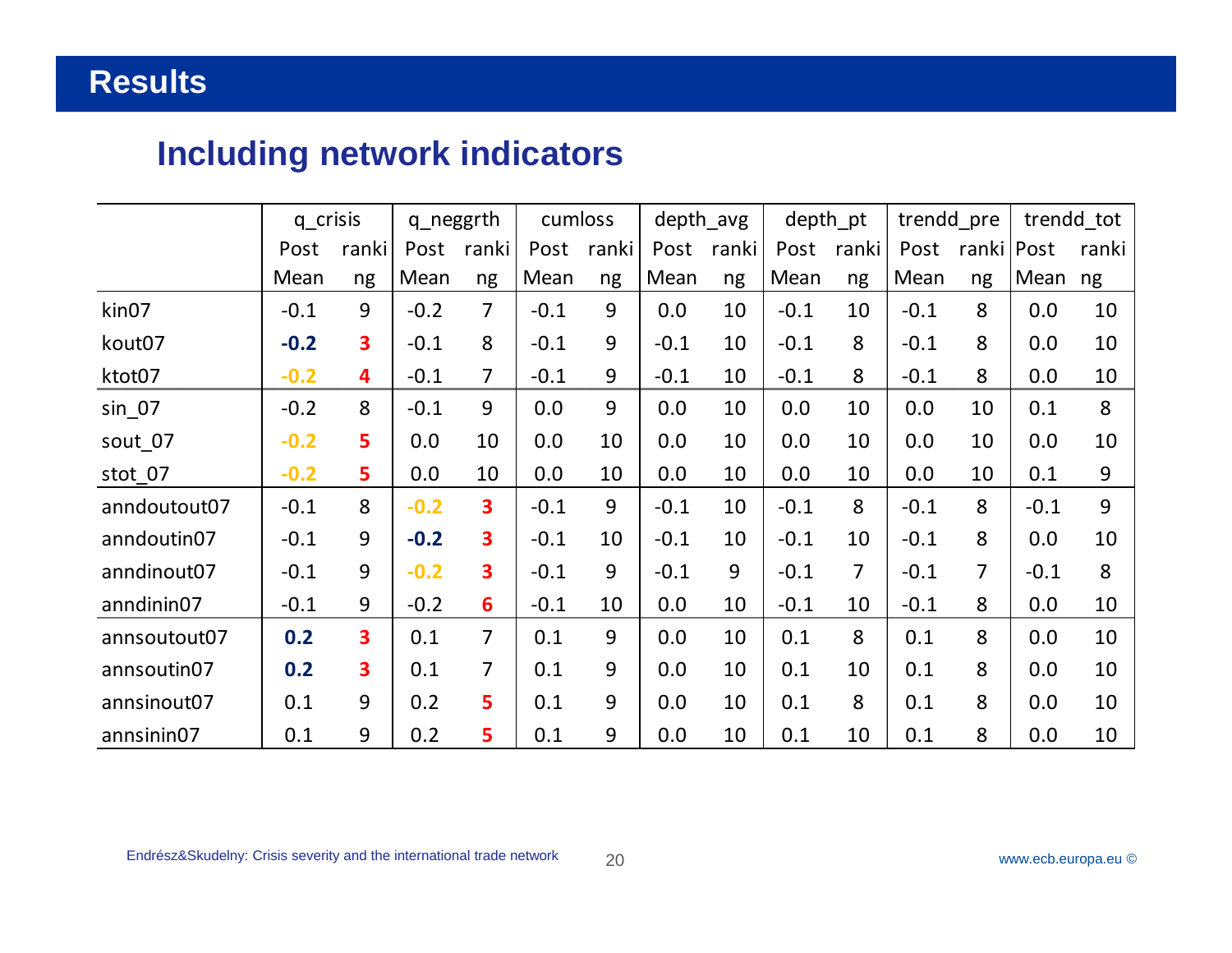# **Including network indicators and non-linearities (1)**

|                               | Post   | ranki                   | Post   | ranki          | Post   | ranki | Post   | ranki | Post   | ranki          | Post   | ranki   Post |        | ranki |
|-------------------------------|--------|-------------------------|--------|----------------|--------|-------|--------|-------|--------|----------------|--------|--------------|--------|-------|
|                               | Mean   | ng                      | Mean   | ng             | Mean   | ng    | Mean   | ng    | Mean   | ng             | Mean   | ng           | Mean   | ng    |
| kin07                         | $-0.5$ | 9                       | $-0.6$ | 7              | $-0.1$ | 9     | 0.1    | 11    | 0.1    | 11             | $-0.2$ | 8            | 0.0    | 11    |
| kout07                        | $-0.5$ | $\overline{\mathbf{4}}$ | $-0.5$ | 8              | $-0.1$ | 9     | 0.1    | 11    | 0.0    | 9              | $-0.1$ | 8            | 0.1    | 11    |
| ktot07                        | $-0.3$ | $\overline{7}$          | $-0.7$ | $\overline{7}$ | $-0.1$ | 10    | 0.2    | 11    | 0.2    | 9              | $-0.1$ | 8            | 0.1    | 11    |
| $sin_0$ 07                    | $-0.3$ | 8                       | $-0.2$ | 9              | 0.0    | 11    | 0.0    | 11    | 0.1    | 11             | 0.0    | 11           | 0.2    | 8     |
| sout 07                       | $-0.3$ | 5                       | $-0.1$ | 11             | $-0.2$ | 9     | $-0.1$ | 10    | $-0.2$ | 10             | $-0.1$ | 8            | 0.0    | 10    |
| stot_07                       | $-0.3$ | 5                       | $-0.3$ | 10             | $-0.1$ | 10    | $-0.1$ | 10    | 0.0    | 11             | $-0.1$ | 10           | 0.0    | 11    |
| $\text{kin}07$ <sub>_Sq</sub> | 0.4    | 10                      | 0.4    | 8              | $-0.1$ | 10    | $-0.1$ | 10    | $-0.2$ | 10             | 0.1    | 9            | 0.1    | 10    |
| kout07 sq                     | 0.1    | 5                       | 0.4    | 10             | 0.0    | 10    | $-0.2$ | 10    | $-0.2$ | 8              | 0.0    | 9            | $-0.1$ | 10    |
| ktot07 sq                     | 0.0    | 8                       | 0.5    | 8              | $-0.1$ | 9     | $-0.3$ | 10    | $-0.3$ | $\overline{7}$ | 0.0    | 9            | $-0.1$ | 10    |
| $sin_0 07$ sq                 | $-0.1$ | 9                       | 0.0    | 10             | $-0.1$ | 9     | $-0.1$ | 10    | $-0.1$ | 10             | 0.0    | 8            | 0.0    | 9     |
| sout 07 sq                    | 0.1    | 9                       | 0.1    | 10             | 0.1    | 11    | 0.1    | 11    | 0.1    | 11             | 0.1    | 11           | 0.1    | 8     |
| stot 07 sq                    | 0.0    | 8                       | 0.2    | 11             | 0.0    | 11    | 0.0    | 11    | 0.0    | 10             | 0.0    | 11           | 0.0    | 10    |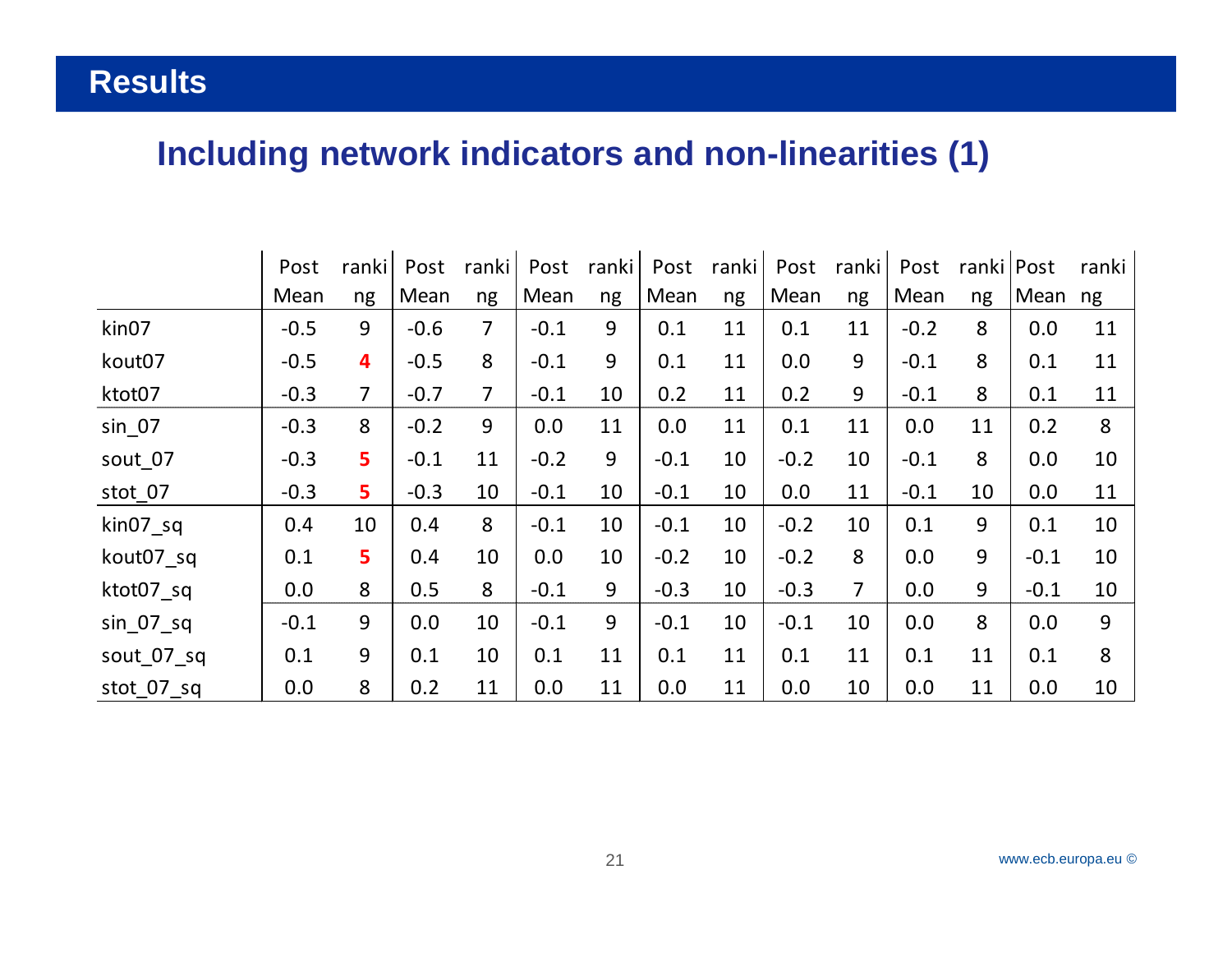# **Including network indicators and non-linearities (2)**

|                  | q_crisis |                 | q_neggrth |                |        | cumloss        |        | depth_avg |        | depth_pt       |        | trendd_pre     |         | trendd tot              |  |
|------------------|----------|-----------------|-----------|----------------|--------|----------------|--------|-----------|--------|----------------|--------|----------------|---------|-------------------------|--|
|                  | Post     | ranki           | Post      | ranki          | Post   | ranki          | Post   | ranki     | Post   | ranki          | Post   | ranki   Post   |         | ranki                   |  |
|                  | Mean     | ng              | Mean      | ng             | Mean   | ng             | Mean   | ng        | Mean   | ng             | Mean   | ng             | Mean    | ng                      |  |
| anndoutout07     | $-5.0$   | 6               | $-1.0$    | 3              | $-0.2$ | 10             | 0.6    | 11        | 0.6    | 9              | $-0.2$ | 9              | 0.8     | 9                       |  |
| anndoutin07      | $-6.5$   | 6               | $-1.2$    | 3              | $-0.7$ | 9              | $-0.1$ | 11        | 0.0    | 11             | $-0.5$ | 8              | 0.2     | 11                      |  |
| anndinout07      | 0.5      | 10              | 1.8       | 4              | 3.6    | 9              | 2.7    | 10        | 6.3    | 6              | 3.5    | 8              | 13.1    | $\overline{\mathbf{A}}$ |  |
| anndinin07       | 0.8      | 10              | 0.4       | 8              | 1.2    | 10             | 2.3    | 10        | 3.5    | 9              | 1.3    | 9              | 2.8     | 9                       |  |
| annsoutout07     | 0.2      | $6\phantom{1}6$ | 0.1       | 8              | 0.2    | 9              | 0.5    | 9         | 0.4    | $\overline{7}$ | 0.2    | 8              | 0.3     | 8                       |  |
| annsoutin07      | 0.3      | 5               | 0.1       | 8              | 0.2    | 9              | 0.5    | 9         | 0.4    | $\overline{7}$ | 0.2    | 8              | 0.3     | 9                       |  |
| annsinout07      | $-0.3$   | 10              | 0.0       | 8              | 0.2    | 9              | 0.3    | 10        | 0.4    | 8              | 0.0    | 9              | 0.1     | 10                      |  |
| annsinin07       | $-0.2$   | 10              | 0.1       | 8              | 0.3    | 9              | 0.3    | 10        | 0.4    | 8              | 0.0    | 9              | 0.1     | 10                      |  |
| anndoutout07_sq  | 4.9      | $\overline{7}$  | 0.6       | 4              | 0.0    | 9              | $-0.7$ | 10        | $-0.8$ | 8              | 0.0    | 8              | $-1.0$  | 8                       |  |
| anndoutin07 sq   | 6.4      | $\overline{7}$  | 0.8       | 4              | 0.6    | 10             | 0.0    | 10        | $-0.1$ | 10             | 0.4    | 9              | $-0.2$  | 10                      |  |
| anndinout07_sq   | $-0.7$   | 9               | $-2.2$    | 3              | $-3.8$ | $\overline{7}$ | $-2.8$ | 9         | $-6.4$ | 5              | $-3.6$ | $\overline{7}$ | $-13.1$ | 3                       |  |
| anndinin07_sq    | $-1.0$   | 9               | $-0.7$    | $\overline{7}$ | $-1.3$ | 9              | $-2.4$ | 9         | $-3.6$ | 8              | $-1.4$ | 8              | $-2.9$  | 8                       |  |
| annsoutout07_sql | 0.2      | 5               | 0.2       | $\overline{7}$ | $-0.1$ | 10             | $-0.4$ | 11        | $-0.3$ | 9              | 0.0    | 9              | $-0.3$  | 9                       |  |
| annsoutin07 sq   | 0.1      | 6               | 0.1       | 9              | $-0.1$ | 10             | $-0.5$ | 10        | $-0.4$ | 9              | 0.0    | 9              | $-0.3$  | 8                       |  |
| annsinout07 sq   | 0.5      | 8               | 0.4       | 5              | 0.0    | 10             | $-0.2$ | 11        | $-0.3$ | 9              | 0.1    | 8              | $-0.1$  | 11                      |  |
| annsinin07 sq    | 0.4      | 9               | 0.3       | $\overline{7}$ | $-0.1$ | 10             | $-0.3$ | 11        | $-0.4$ | 10             | 0.1    | 8              | $-0.1$  | 11                      |  |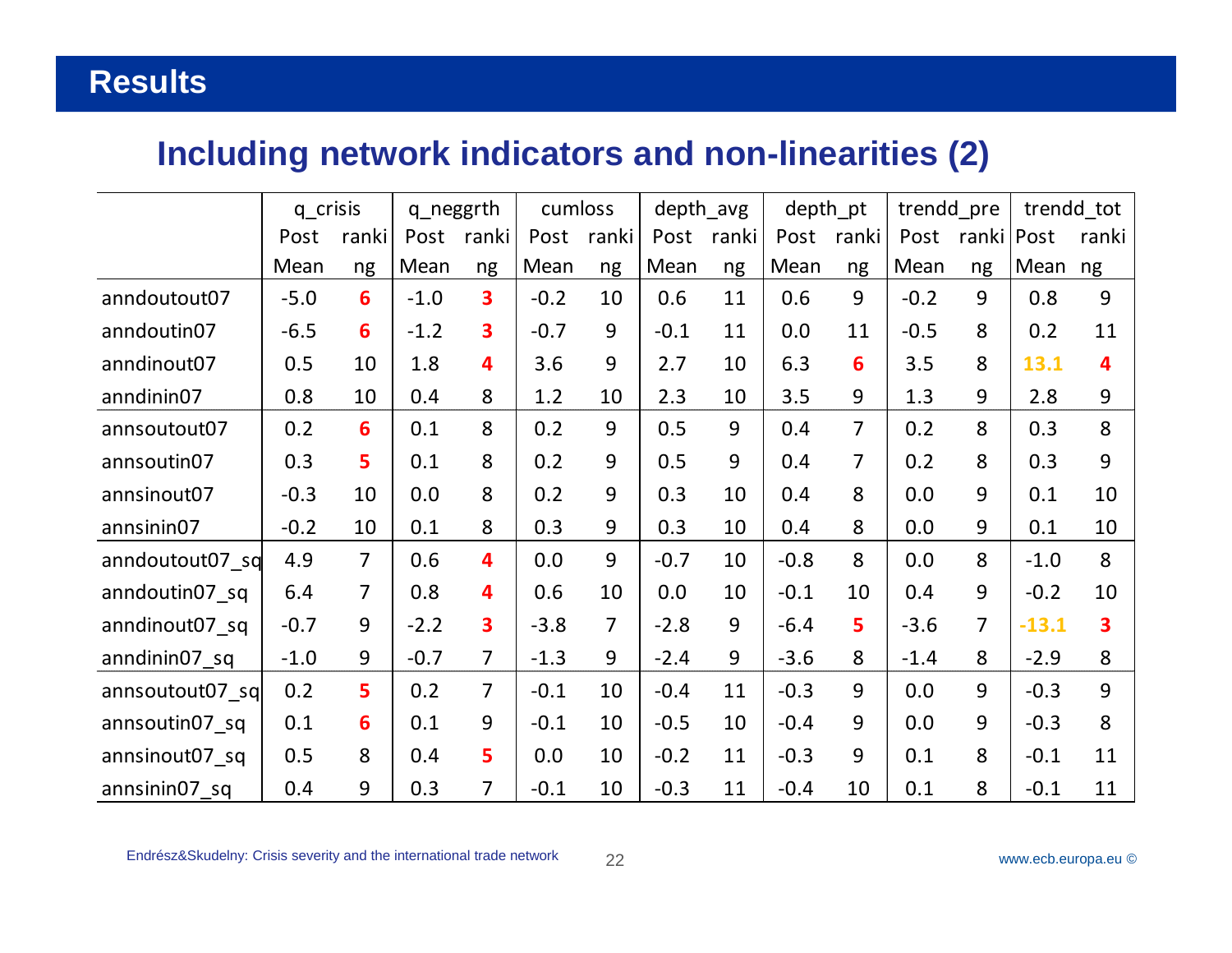- $\bullet$  **Credit growth is detrimental mainly when accompanied with high pre-crisis GDP growth or low foreign reserves**
- **Some evidence for negative impact of connectivity mainly for length of crisis: large number of export links worsens the crisis. No diversification benefit kicks in.** 
	- **are the numbers of links too small or too large to benefit from diversification?**
	- **Did shock hit too many countries?**
- **Use of value added data helps detecting importance of trade channel (openness / integration)**
- $\bullet$ **Neighbours' connectivity and integration matter**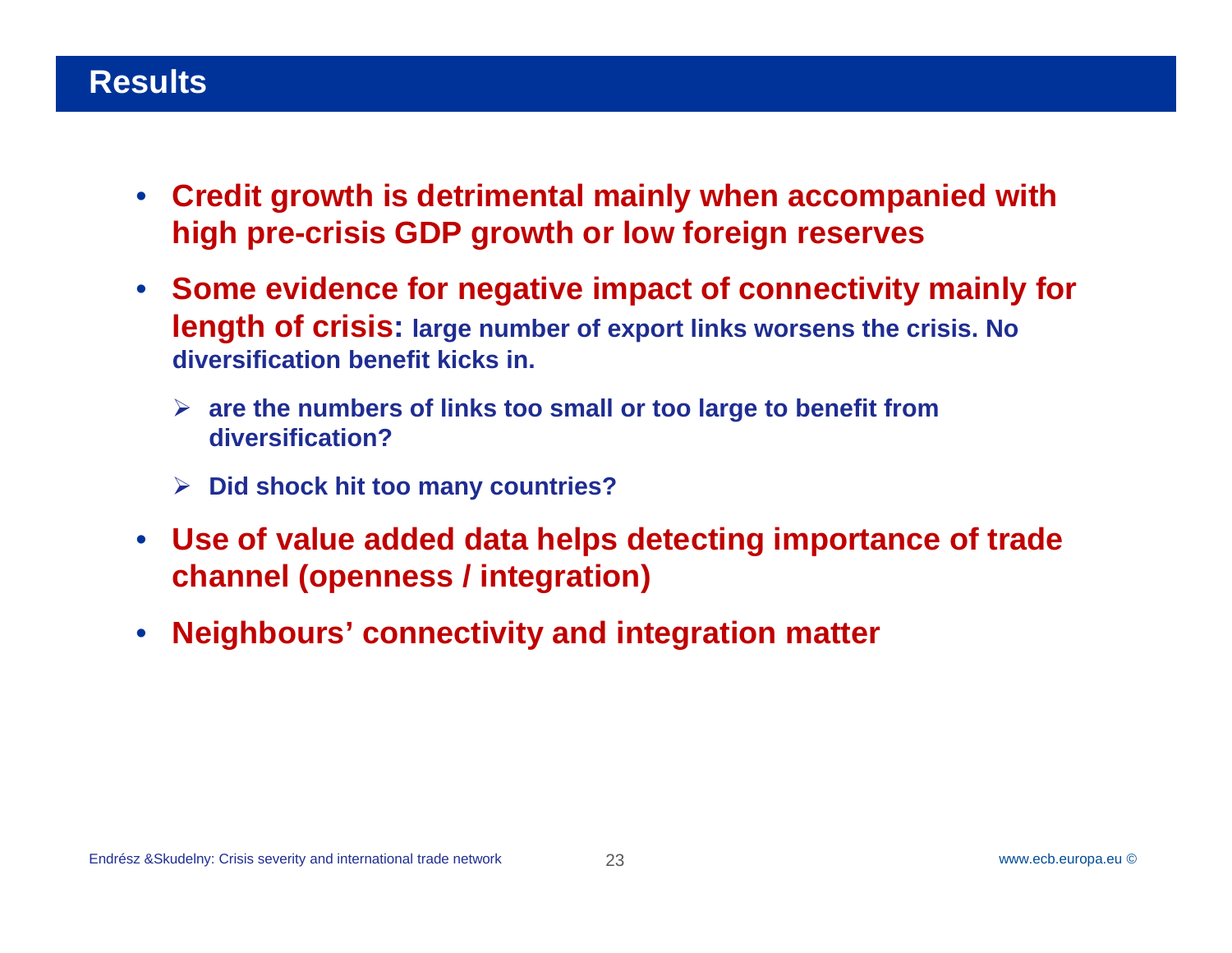# **Way forward**

- Further finetuning of BMAs
- $\bullet$ Introduce different combinations of network indicators
- $\bullet$ Check for threshold effects
- $\bullet$  Robustness checks:
	- with gross exports
	- Control variables for 2004-2007 average
- Further network indicators: clustering
- Any further proposals?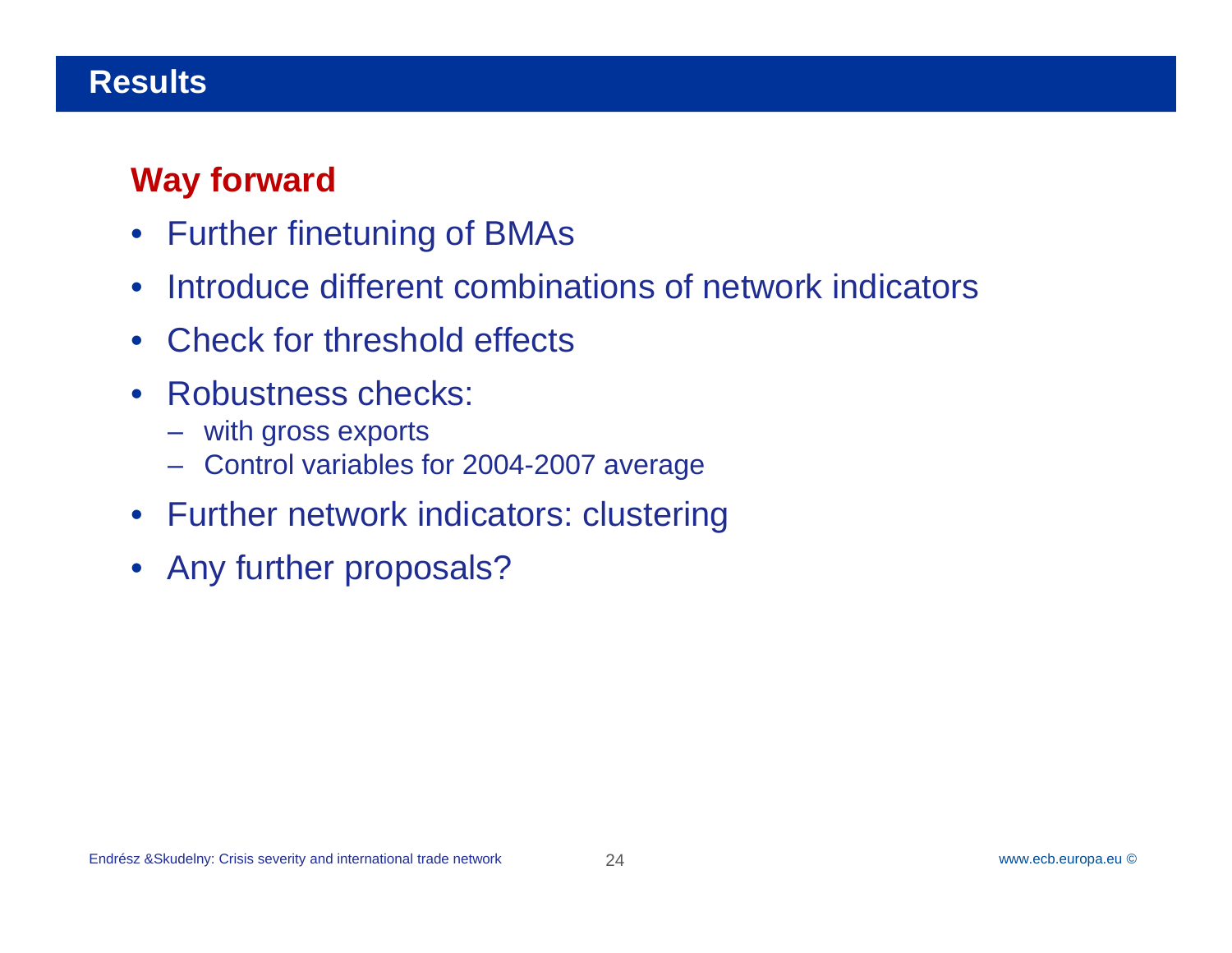# Thank you !

www.ecb.europa.eu ©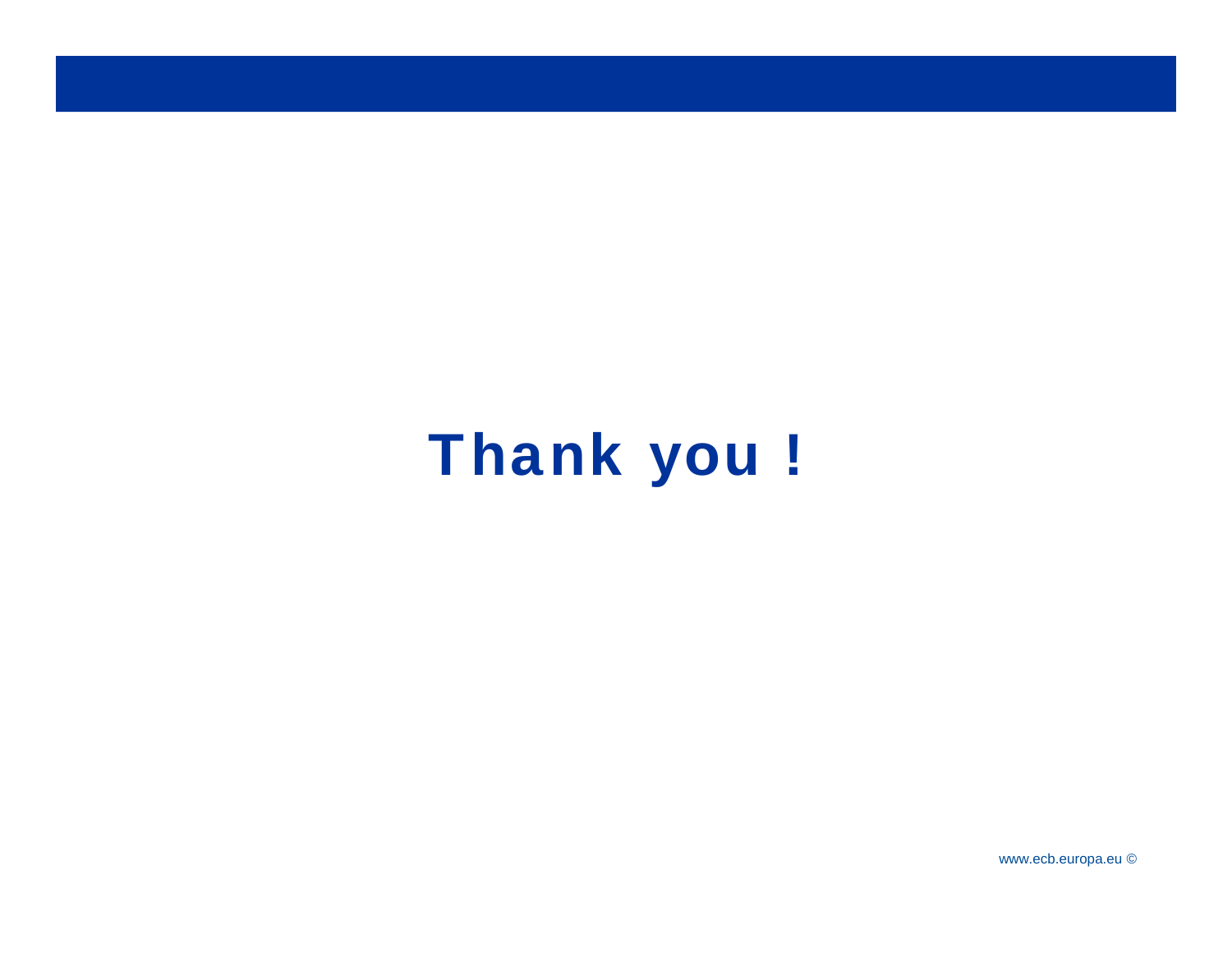- **1) Length of crisis: quarters of growth below pre-crisis peak**
- **2) Length of negative growth: quarters of negative growth**

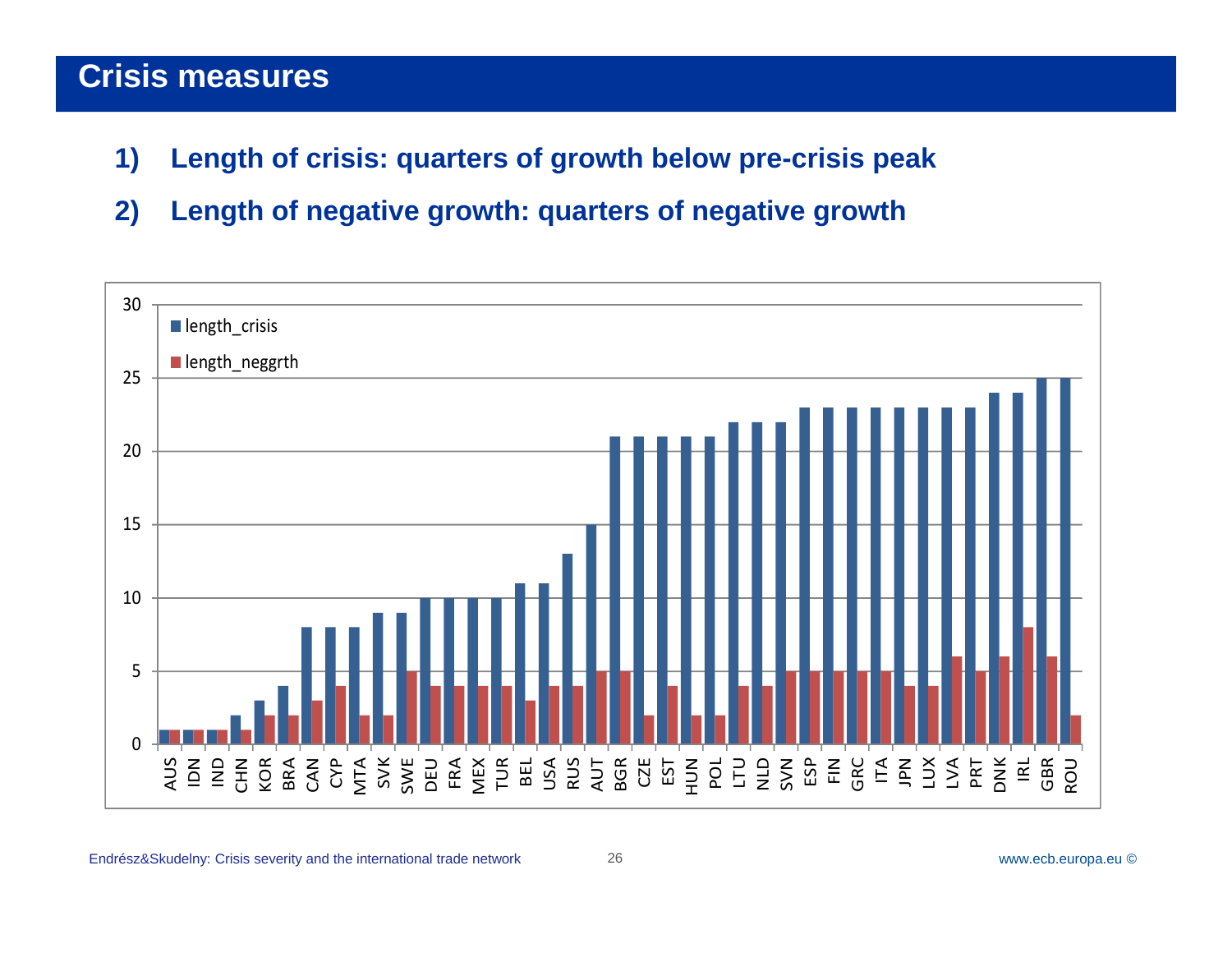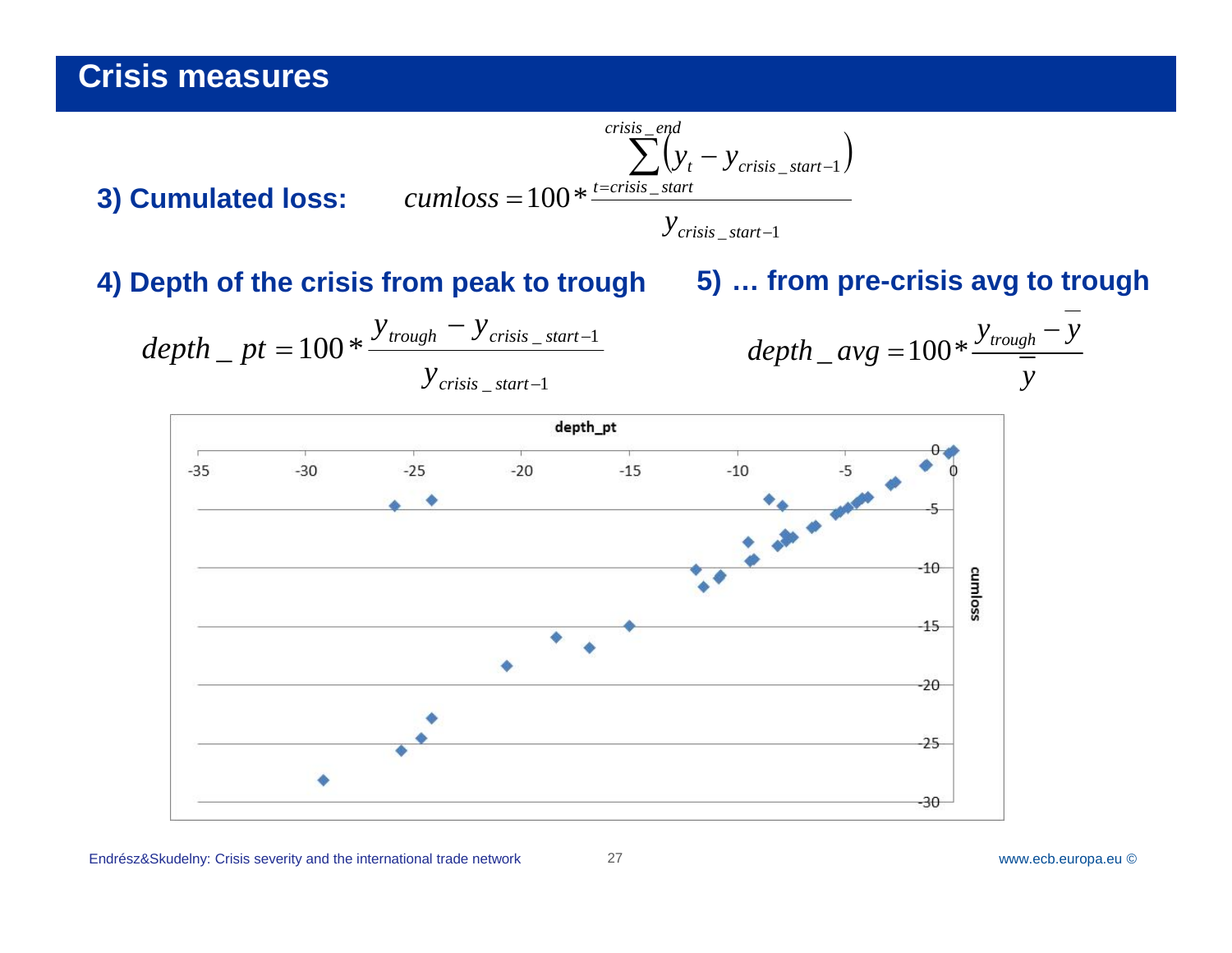#### **6) Loss compared to pre-crisis trend growth**

# **7) Loss compared to total period trend growth**

trend GDP $trendloss\!=\!100*\frac{\text{GDP}_t-\text{trend GDP}}{}$ 

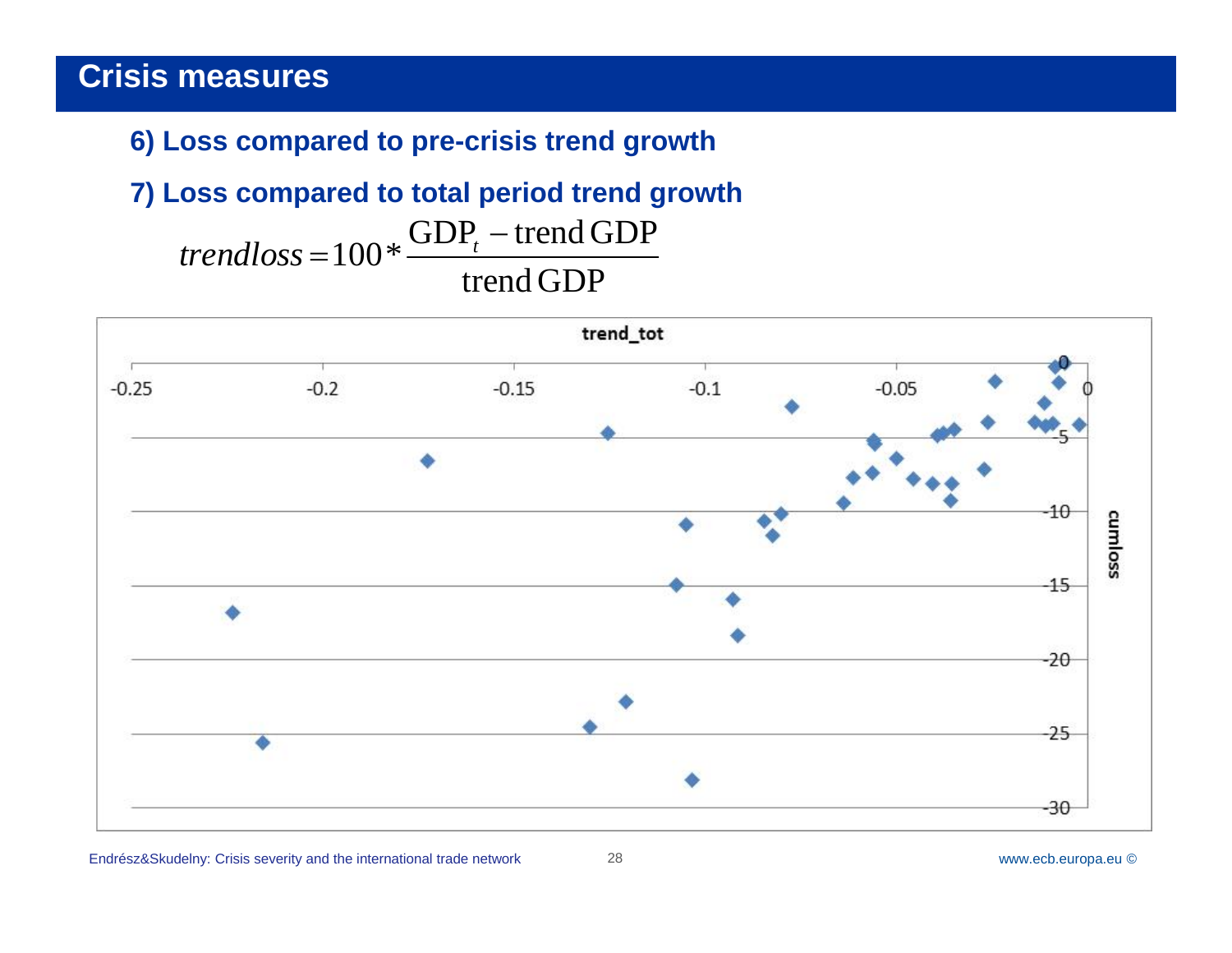#### **Correlations**

|                          | dyera_nc0407 | dcredit0407 | dreer0407 | ca_gdp07 | fiscdef07 | fxres_gdp07 | gvc_part07 | debtgvt07 | nfa_gdp07 |  |
|--------------------------|--------------|-------------|-----------|----------|-----------|-------------|------------|-----------|-----------|--|
| dyera_nc0407             | 1.0          |             |           |          |           |             |            |           |           |  |
| dcredit0407              | 0.4          | 1.0         |           |          |           |             |            |           |           |  |
| dreer0407                | 0.3          | 0.5         | 1.0       |          |           |             |            |           |           |  |
| ca_gdp07                 | $-0.2$       | $-0.5$      | $-0.1$    | 1.0      |           |             |            |           |           |  |
| fiscdef07                | 0.1          | 0.0         | 0.0       | 0.3      | 1.0       |             |            |           |           |  |
| fxres_gdp07              | 0.6          | 0.1         | 0.2       | $-0.2$   | 0.1       | 1.0         |            |           |           |  |
| gvc_part07               | 0.1          | 0.4         | $-0.1$    | $-0.1$   | 0.3       | 0.2         | 1.0        |           |           |  |
| debtgvt07                | $-0.5$       | $-0.5$      | $-0.4$    | 0.2      | $-0.5$    | $-0.2$      | $-0.4$     | 1.0       |           |  |
| nfa_gdp07                | $-0.1$       | $-0.3$      | $-0.3$    | 0.7      | 0.3       | $0.0\,$     | 0.0        | 0.2       | 1.0       |  |
| kin07_restr1_noRW        | 0.0          | 0.3         | $-0.1$    | $-0.5$   | 0.0       | 0.1         | 0.6        | $-0.2$    | $-0.3$    |  |
| kout07_restr1_noRW       | 0.1          | 0.1         | $-0.1$    | 0.1      | 0.3       | 0.1         | 0.8        | $-0.3$    | 0.1       |  |
| ktot07_restr1_noRW       | 0.1          | 0.3         | $-0.1$    | $-0.2$   | 0.2       | 0.1         | 0.7        | $-0.3$    | $-0.1$    |  |
| sin 07                   | 0.2          | 0.4         | $-0.1$    | $-0.6$   | 0.0       | 0.3         | 0.7        | $-0.4$    | $-0.3$    |  |
| sout_07                  | 0.1          | 0.1         | $-0.1$    | 0.2      | 0.3       | 0.1         | 0.8        | $-0.4$    | 0.3       |  |
| stot_07                  | 0.2          | 0.3         | $-0.1$    | $-0.2$   | 0.2       | 0.2         | 0.8        | $-0.4$    | 0.0       |  |
| anndoutout07_restr1_noRW | 0.2          | 0.4         | $-0.1$    | $-0.3$   | 0.1       | 0.2         | 0.6        | $-0.2$    | $-0.2$    |  |
| anndoutin07_restr1_noRW  | 0.3          | 0.4         | $-0.1$    | $-0.4$   | 0.1       | 0.2         | 0.5        | $-0.3$    | $-0.2$    |  |
| anndinout07_restr1_noRW  | 0.1          | 0.5         | 0.2       | $-0.4$   | 0.2       | $-0.1$      | 0.5        | $-0.5$    | $-0.3$    |  |
| anndinin07_restr1_noRW   | 0.1          | 0.5         | 0.1       | $-0.4$   | 0.1       | 0.1         | 0.6        | $-0.4$    | $-0.3$    |  |
| annsoutout07_restr1_noRW | $-0.1$       | $-0.1$      | 0.2       | 0.0      | $-0.3$    | $-0.1$      | $-0.7$     | 0.3       | $-0.1$    |  |
| annsoutin07_restr1_noRW  | $-0.1$       | $-0.1$      | 0.2       | 0.0      | $-0.2$    | $-0.1$      | $-0.7$     | 0.3       | $-0.1$    |  |
| annsinout07_restr1_noRW  | 0.0          | $-0.3$      | 0.1       | 0.4      | $-0.1$    | 0.0         | $-0.5$     | 0.2       | 0.2       |  |
| annsinin07_restr1_noRW   | 0.0          | $-0.3$      | 0.2       | 0.4      | 0.0       | 0.0         | $-0.5$     | 0.2       | 0.2       |  |
| cc_out07_restr1_noRW     | $-0.1$       | $-0.2$      | 0.1       | 0.0      | $-0.2$    | $-0.1$      | $-0.7$     | 0.3       | 0.0       |  |
| cc_in07_restr1_noRW      | 0.2          | 0.3         | 0.2       | 0.1      | 0.0       | $-0.5$      | 0.1        | $-0.2$    | $-0.2$    |  |
| cc_cycle07_restr1_noRW   | $-0.1$       | $-0.1$      | 0.1       | 0.4      | 0.2       | $-0.4$      | $-0.2$     | 0.1       | 0.3       |  |
| cc_middle07_restr1_noRW  | 0.1          | 0.2         | 0.2       | $-0.1$   | 0.1       | $-0.4$      | $-0.2$     | $-0.1$    | $-0.2$    |  |

Endrész&Skudelny: Crisis severity and the international trade network

www.ecb.europa.eu ©